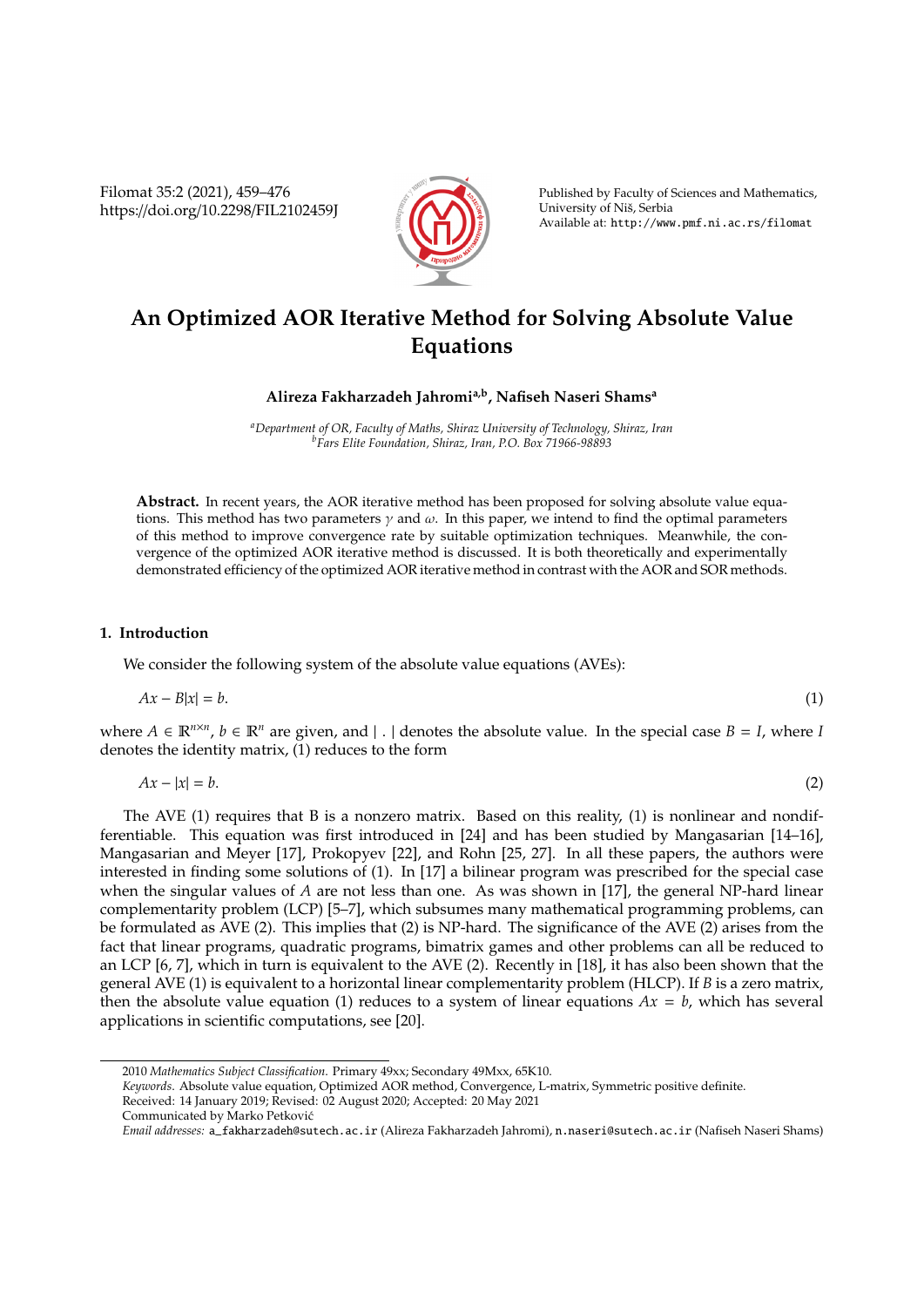Lately, to solve (1) effectively, some numerical methods have been expanded, such as the Newton-type method [4, 10, 12, 16, 35], the sign accord (SA) method [25] and the AOR method [13]. For other numerical methods, one can look at the works of Noor et al. [20, 21]. In fact, little heed has been paid to iterative methods for solving (1). In recent years, a lot of effort has been made in expanding iterative methods for solving (1). For example, Rohn et al. [28] presented a general preconditioned Richardson iteration to solve (1). Based on Hermitian and skew-Hermitian splitting (HSS in Bai et al. [2]) of the coefficient matrix *A* in (1), the Picard-HSS iterative method for AVE (2) has been established by Salkuyeh [30]. Clearly, the Picard-HSS method belongs to the category of stationary matrix splitting iterative methods. Whereas, based on our knowledge, the classical matrix-splitting iterative methods (such as Gauss-Seidel (GS), Jacobi, Successive Over Relaxation (SOR) and Accelerated Over Relaxation (AOR) methods) for solving (1) are granted little attention.

In the current article, we first briefly review the AOR iterative method and its properties for solving (1). Thereafter, we apply Interior point, SQP, Random search and PSO techniques which are popular approaches in the literature, to find the optimal parameters of the AOR iteration. Then we present a modified method called the optimal AOR (OAOR) method, which is more stable and effective than the AOR method for solving the absolute value equations. We will show that if the AOR method is convergent for solving AVE (1), the OAOR method can be converged faster. In this regard, the article is organized as follows:

In section 2, we recall some beneficial definitions and theorems which are used in the next sections. In section 3, the AOR method and its properties are reviewed for solving (1). Afterwards in section 4 we calculate the optimal parameters of AOR iteration and call the modified method OAOR iterative method. We claim that the OAOR method works far better than the AOR method. In order to verify the validity of our claim, some numerical results are presented in section 5. Finally, the paper is terminated with a summary and conclusion in section 6.

# **2. Preliminaries**

For an arbitrary matrix  $A \in \mathbb{R}^{n \times m}$ , we say that  $A \ge 0$  ( $A > 0$ ) when all entries of *A* are nonnegative (positive). For two matrices *A* and *B* in  $\mathbb{R}^{n \times m}$ ,  $A \geq B(A > B)$  that is  $A - B \geq 0$   $(A - B > 0)$ . For a square matrix *A*, we denote the spectral radius of *A* by  $\rho(A)$ .

For an arbitrary matrix  $A \in \mathbb{R}^{n \times n}$ , the decomposition  $A = M - N$  is named a splitting if  $M, N \in \mathbb{R}^{n \times n}$  and *M* is nonsingular. In the following, we remind some definitions and results which are utilized throughout this paper.

**Definition 2.1.** [3]  $A \in \mathbb{R}^{n \times n}$  is named a Z−matrix if  $a_{ij} \le 0$  for *i*, *j* = 1, 2, 3, ..., *n* (*i* ≠ *j*). A Z−matrix with positive *diagonal elements is called an L-matrix.*

**Definition 2.2.** *[3] Assume that A is a Z*−*matrix with positive diagonal elements. Then the matrix A is called an M*−*matrix if A is nonsingular and*  $A^{-1} \geq 0$ *.* 

**Lemma 2.3.** *Suppose that A is a Z*−*matrix. Then, A is an M*−*matrix if and only if there is a positive vector x such that*  $Ax > 0$ *.* 

*Proof. See [33].*

**Definition 2.4.** *A splitting*  $A = M - N$  *is called an*  $M$ −*splitting of*  $A$  *if*  $M$  *is an*  $M$ −*matrix and*  $N \ge 0$ *.* 

**Definition 2.5.** *[31] A matrix A is told to be reducible if there exists a permutation matrix P such that PAP<sup>T</sup> is a block upper triangular matrix; otherwise, it is irreducible.*

**Theorem 2.6.** [29] Let  $A \in \mathbb{R}^{n \times n}$ . Then for every natural norm  $\| \cdot \|$  we have  $\rho(A) \leq \|A\|$ .

**Theorem 2.7.** *[29] Suppose A and B are two square matrices such that*  $0 \le A \le B$ *. Then*  $\rho(A) \le \rho(B)$ *.*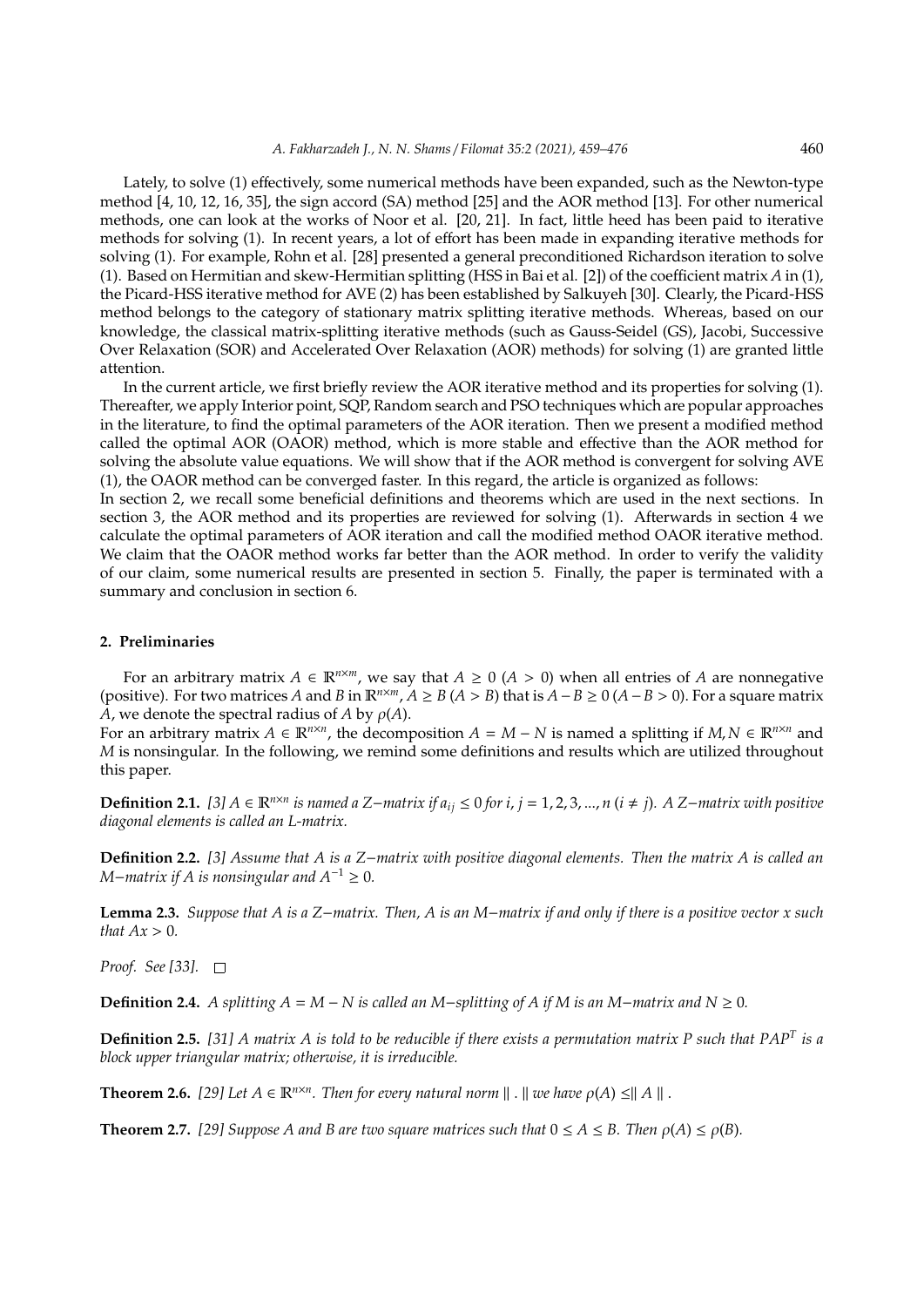# **3. AOR method and its convergence analysis**

For solving (1), Li [13] proposed the following splitting with two parameters for the coefficient matrix *A* as  $A = \frac{1}{\omega} (M_{\gamma,\omega} - N_{\gamma,\omega})$  with

$$
M_{\gamma,\omega} = A_D - \gamma A_L \quad \text{and} \quad N_{\gamma,\omega} = (1 - \omega)A_D + (\omega - \gamma)A_L + \omega A_U,
$$
\n(3)

where  $\gamma$ ,  $\omega$  ≠ 0 are parameters,  $A_D$  is the diagonal part of  $A$ , and  $-A_L$  and  $-A_U$  are strictly lower and strictly upper triangular parts of *A*, respectively. The iterative format of AOR method for solving the absolute value equation (1) is

$$
\frac{1}{\omega}(A_D - \gamma A_L)x^{(i+1)} = \frac{1}{\omega}[(1 - \omega)A_D + (\omega - \gamma)A_L + \omega A_U]x^{(i)} + B|x^{(i)}| + b, \quad i = 0, 1, 2, ...,
$$
\n(4)

which is equivalent to

$$
x^{(i+1)} = (A_D - \gamma A_L)^{-1} [(1 - \omega)A_D + (\omega - \gamma)A_L + \omega A_U] x^{(i)}
$$
  
+  $\omega (A_D - \gamma A_L)^{-1} B |x^{(i)}| + \omega (A_D - \gamma A_L)^{-1} b, \quad i = 0, 1, 2, ...$  (5)

This method is non-stationary and there is no iteration matrix. If  $\omega = \gamma$ , then AOR method reduce to the SOR method.

**Lemma 3.1.** [13] Suppose that  $A = M - N$  with det(M) ≠ 0 and  $x^{(0)} \in \mathbb{R}^n$  be an arbitrary initial guess. Then for  $\rho(|M^{-1}N| + |M^{-1}B|)$  < 1, the iterative sequence  $x^{(i)}$  given by

$$
x^{(i+1)} = M^{-1} N x^{(i)} + M^{-1} B |x^{(i)}| + M^{-1} b, \qquad i = 1, 2, 3, ..., \tag{6}
$$

*converges to the unique solution x*<sup>∗</sup> *of* (1)*.*

*Proof. Suppose that x*<sup>∗</sup> *is a solution of* (1)*. Then*

$$
x^* = M^{-1}Nx^* + M^{-1}B|x^*| + M^{-1}b.\tag{7}
$$

*After subtracting* (7) *from* (6)*, we have*

$$
x^{(i+1)} - x^* = M^{-1}N(x^{(i)} - x^*) + M^{-1}B(|x^{(i)}| - |x^*|). \tag{8}
$$

*From* (8) *we obtain*

$$
|x^{(i+1)} - x^*| = |M^{-1}N(x^{(i)} - x^*) + M^{-1}B(|x^{(i)}| - |x^*|)|
$$
  
\n
$$
\leq |M^{-1}N(x^{(i)} - x^*)| + |M^{-1}B(|x^{(i)}| - |x^*|)|
$$
  
\n
$$
\leq |M^{-1}N| \cdot |(x^{(i)} - x^*)| + |M^{-1}B| \cdot |(|x^{(i)}| - |x^*|)|
$$
  
\n
$$
\leq |M^{-1}N| \cdot |x^{(i)} - x^*| + |M^{-1}B| \cdot |x^{(i)} - x^*|
$$
  
\n
$$
= (|M^{-1}N| + |M^{-1}B|)|x^{(i)} - x^*|.
$$

*By Theorem 4.1 from [29], this shows that*  $\lim_{i\to\infty} x^{(i)} = x^*$  *when*  $\rho(|M^{-1}N| + |M^{-1}B|) < 1$ . *Now, we prove that if* ρ(|*M*<sup>−</sup><sup>1</sup>*N*| + |*M*<sup>−</sup><sup>1</sup>*B*|) < 1 *then, the iterative form* (6) *converges to the unique solution x*<sup>∗</sup> *of the AVE* (1) *. Let* (1) *has another solution*  $\widehat{x}$ *; then* 

$$
\widehat{x} = M^{-1}N\widehat{x} + M^{-1}B\widehat{x} + M^{-1}b. \tag{9}
$$

*Subtracting* (9) *from* (7)*, we obtain*

$$
|x^* - \widehat{x}| \le (|M^{-1}N| + |M^{-1}B|)|x^* - \widehat{x}|.
$$

*Since*  $\rho((|M^{-1}N| + |M^{-1}B|)) < 1$ , then  $x^* = \hat{x}$ .  $\Box$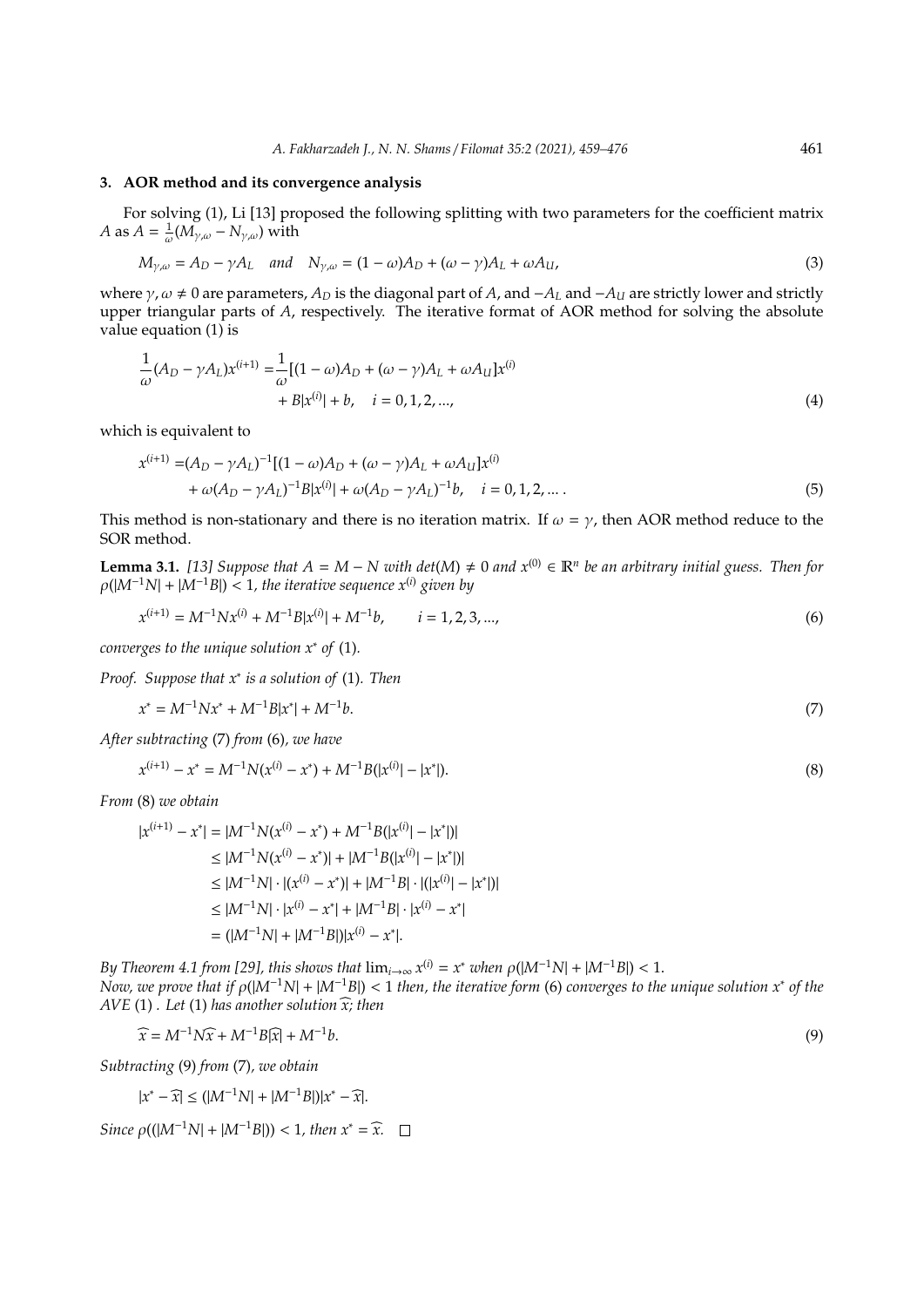**Corollary 3.2.** *Let*  $A = M - N$  *with det*( $M$ ) ≠ 0 *and*  $x^{(0)} \in \mathbb{R}^n$  *be an arbitrary initial guess. If*  $||$   $|M^{-1}N|| + ||$   $|M^{-1}B|| < 1$ , where  $|| \n$ .  $||$  is an consistent matrix norm, then the given iterative sequence  $x^{(i)}$  in (6) *converges to the unique solution x*<sup>∗</sup> *of* (1)*.*

*Proof. Using triangle inequality, we have:*

$$
\| |M^{-1}N| + |M^{-1}B| \| \le \| |M^{-1}N| \| + \| |M^{-1}B| \| < 1
$$
\n(10)

*From* (10) *and Theorem 2.6, we have*

$$
\rho(|M^{-1}N| + |M^{-1}B|) \le |||M^{-1}N| + |M^{-1}B||| < 1\tag{11}
$$

*Now by* (11) *and Lemma 3.1, the result is obtained.*

**Corollary 3.3.** *Suppose that*  $A = M - N$  *be an* M−*splitting and*  $x^{(0)} \in \mathbb{R}^n$  *be an arbitrary initial guess. Then for*  $\rho(M^{-1}N + M^{-1}|B|)$  < 1, the iterative sequence  $x^{(i)}$  given by (6), converges to the unique solution of (1).

*Proof. Since A is an M*−*splitting, M*−<sup>1</sup> ≥ 0 *and N* ≥ 0*. Hence M*−1*N* ≥ 0 *and M*−1*N* + *M*−<sup>1</sup> |*B*| ≥ 0*. Besides*

$$
0 \le |M^{-1}N| + |M^{-1}B| \le M^{-1}N + M^{-1}|B|.
$$
\n(12)

*From* (12) *and Theorem 2.7, we have*

$$
\rho(|M^{-1}N| + |M^{-1}B|) \le \rho(M^{-1}N + M^{-1}|B|) < 1. \tag{13}
$$

*Therefore using* (13) *and Lemma 3.1, the result is obtained.*

Suppose that

$$
T_{AOR} = (A_D - \gamma A_L)^{-1} [(1 - \omega)A_D + (\omega - \gamma)A_L + \omega A_U] + \omega (A_D - \gamma A_L)^{-1} |B|; \tag{14}
$$

then we have the following Theorem. Note that for SOR and OAOR iterative methods, *TAOR* changes to *TSOR* and *TOAOR* in the following respectively.

$$
T_{SOR}=(A_D-\omega A_L)^{-1}[(1-\omega)A_D+\omega A_U]+\omega (A_D-\omega A_L)^{-1}|B|;
$$

$$
T_{OAOR} = (A_D - \gamma^* A_L)^{-1} [(1 - \omega^*) A_D + (\omega^* - \gamma^*) A_L + \omega^* A_U] + \omega^* (A_D - \gamma^* A_L)^{-1} |B|;
$$

where  $\gamma^*$  and  $\omega^*$  are the optimal parameters obtained using one of the Interior point, SQP, Random search or PSO optimization methods.

**Theorem 3.4.** Let  $A = (a_{ij}) \in \mathbb{R}^{n \times n}$  be an L−matrix. If  $\rho(T_{AOR}) < 1$ , then the iterative sequence {*x<sub>i</sub>*} given by AOR *method* (5) *converges to the unique solution of* (1) *for an arbitrary initial guess*  $x_0 \in \mathbb{R}^n$ *.* 

*Proof. See [13]*

## **4. The OAOR method**

Selecting the parameters for applying (5) could be randomly; but to have more suitable results, it is better to choose them optimally. In this regard, and also to have a better approximation in (5) and also fast rate of convergence to reach the best solution of (1) and also least possible time-consuming, specially for large scale problems, we prefer fo find the parameters optimally. The convergence analysis of an iterative method is based on the spectral radius of the iteration matrix. For large number of iterations, the corresponding error remarkably decreases using the spectral radius factor of the iteration matrix; that is, when the spectral radius is smaller, the convergence is faster. In fact, the AOR iterative method for solving AVEs is an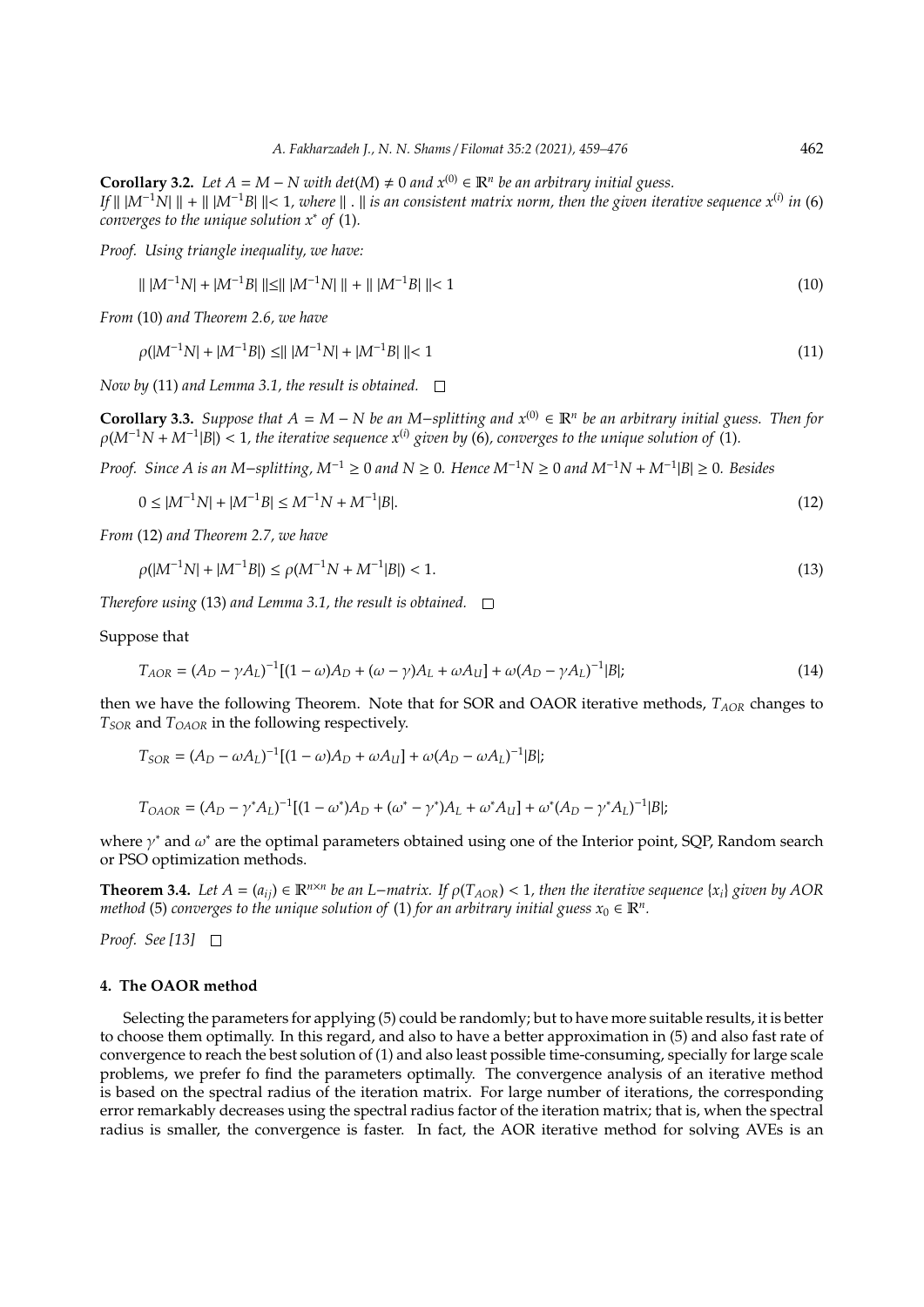non-stationary method, therefore the actual iteration matrix can change at every iteration, depending on the sign of *x* and can not consider a iteration matrix for it. Therefore we can not calculate the optimal parameters using minimizing the spectral radius of iteration matrix. In such a case, it is reasonable that we calculate the optimal parameters of the method by minimizing an upper boundary of the spectral radius of the iteration matrix. Besides TAOR is not exactly the iteration matrix, but it is a bound that is used in convergence theorem. Therefore, it is logical to optimize the parameters by minimizing of  $\rho(T_{AOR})$ . In the following, we present several optimization techniques to find the optimal parameters of the AOR method, which just need to minimize ρ(*TAOR*) (under the assumption that the matrix A is a irreducible *L*-matrix), or need to minimize 2-norm of the residual vector (provided that *A* is a general nonsymmetric matrix or a symmetric positive definite matrix).

A family of optimization methods that have been studied are the family of interior point methods which are remarkably efficient in solving optimization methods [19]. Interior-point (or barrier) methods have proved to be as successful for nonlinear optimization as for linear programming and they are currently considered as the most powerful algorithms for large-scale nonlinear programming. But if one uses some interior point standard forms (like fmincon from MATLAB) by regarding necessary preparations, the CPU times may be not suitably small. Therefore, we advised to use some other classical optimization based methods or some suitable meta-heuristic techniques, specially when the dimension is high. In this cases, we preferred to use the sequential quadratic programming (SQP) algorithm, the PSO or Random search techniques.

The SQP approach is appropriate for small or large problems. SQP methods show their strength when solving problems with significant nonlinearities in the constraints [19]. For optimization through Interior point and SQP techniques, we use the fmincon inMATLAB with Interior point and SQP options, respectively. The convergence of these methods has been proved in [19]. The PSO technique solves a problem by having a population of candidate solutions, and moving these particles around in the search space according to simple mathematical formulae over the particle's position and velocity. Each particle's movement is influenced by its local best known position, but is also guided toward the best known positions in the search space, which are updated as better positions are found by other particles. This is expected to move the swarm toward the best solutions. PSO is a metaheuristic as it makes few or no assumptions about the problem being optimized and can search very large spaces of candidate solutions. Also, PSO does not use the gradient of the problem being optimized, which means PSO does not require that the optimization problem be differentiable as is required by classic optimization methods. Moreover, the convergence of this method has been investigated in [23]. Random search is a family of numerical optimization methods that do not require the gradient of the problem to be optimized, and it can hence be used on functions that are not continuous or differentiable. Such optimization methods are also known as direct-search or derivative-free. Random Search works by iteratively moving to better positions in the search space, which are sampled from a hypersphere surrounding the current position. Plus, the convergence of this method has been shown in [34]. Also the experience of authors in [8, 9] shows that PSO (as a meta-heuristic algorithm) and Random search (as a classical algorithm) are the two most appropriate once in applications.

# *4.1.* **Proposed Algorithms**

Let  $r_k$  denote the residual vector of the AOR method at the kth iterative step; that is:

$$
r_k = b - Ax_k + B|x_k|.
$$

Suppose that the matrix *A* is an irreducible *L*−matrix. In this case, first by minimizing  $\rho(T_{AOR})$  on

$$
F_1 = \{(\gamma, \omega) | \mid \|(A_D - \gamma A_L)^{-1}[(1-\omega)A_D + (\omega - \gamma)A_L + \omega A_U] + \omega(A_D - \gamma A_L)^{-1} |B| \mid \le 1\}
$$

the optimal parameters  $\gamma^*$  and  $\omega^*$  are obtained. Then, substituting them in (6) gives

$$
x_{k+1} = (A_D - \gamma^* A_L)^{-1} [(1 - \omega^*) A_D + (\omega^* - \gamma^*) A_L + \omega^* A_U] x_k
$$
  
+ 
$$
\omega^* (A_D - \gamma^* A_L)^{-1} B |x_k| + \omega^* (A_D - \gamma^* A_L)^{-1} b.
$$
 (15)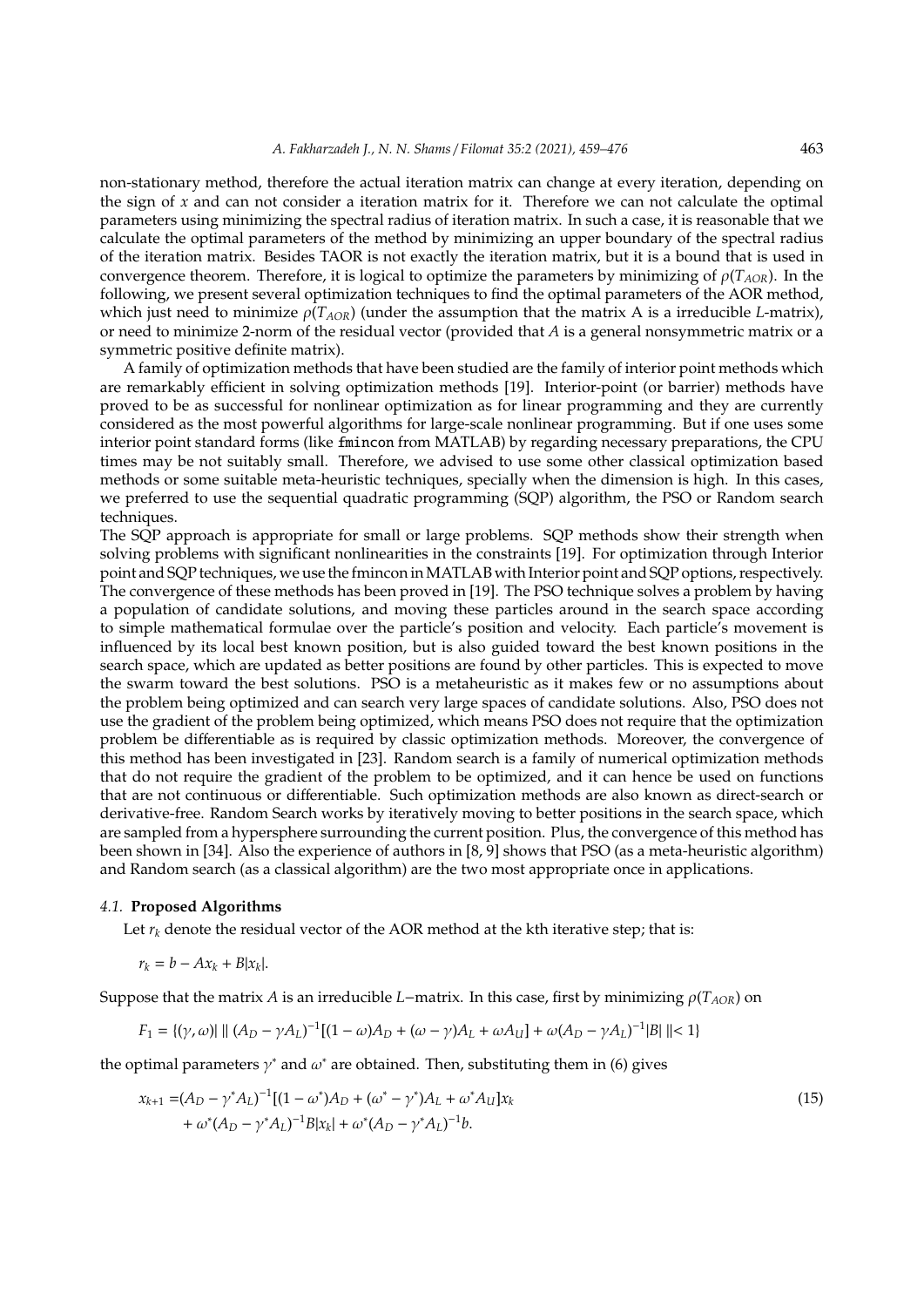In fact, the optimal parameters of the AOR method, in case that *A* is an irreducible *L*−matrix, can be obtained by solving a constrained optimization problem; more precisely

$$
(\gamma^*,\omega^*) = \underset{F_1}{\text{argmin}} \; \rho(T_{AOR}.)
$$

According to this, we can present the following algorithm for solving (1) in this case.

#### **Algoritm 4.1.1**

Step0. Given an initial vector  $x_0 \in R^n$ , a precision  $\epsilon_1$  and Set  $k = 0$ .

Step1. Solve  $\min_{F_1} \rho(T_{AOR})$  by an appropriate optimization method to obtain  $\gamma^*$  and  $\omega^*$ .

Step2. Compute  $x_{k+1}$  from (15).

Step3. If the stopping condition is satisfied, stop and  $x_{k+1}$  is the solution. If not, set  $k \leftarrow k+1$  and go to Step2.

Regarding the definition of *F*<sup>1</sup> and Theorem 2.6, Theorem 3.4 indicates that the obtained sequence by (15) is converged to the unique solution of (1).

Now assume that *A* is a symmetric positive definite matrix; in this case, we minimize the residual vector on

$$
F_2 = \{(\gamma, \omega) | \det(A_D - \gamma A_L) \neq 0 \text{ and } || (A_D - \gamma A_L)^{-1}((1 - \omega)A_D + (\omega - \gamma)A_L + \omega A_U) || + || |\omega(A_D - \gamma A_L)^{-1}B|| < 1 \}
$$

and determine the optimal parameters  $\gamma^*$  and  $\omega^*$ , i.e.

 $(\gamma^*, \omega^*)$  =argmin *F*2  $||r^{k+1}||_2.$ 

Then, one can construct the related sequence (15). Regarding the definition *F*2, the Corollary 3.2 shows that this sequence converges to a unique solution of (1). So, we have the following algorithm for the case that *A* in (1) is a symmetric positive definite matrix.

#### **Algoritm 4.1.2**

Step0. Given an initial vector  $x_0 \in R^n$  and a precision  $\epsilon_2$  and set  $k = 0$ .

Step1. Solve the problem min  $||r^{k+1}||_2$  by an appropriate method and obtain  $\gamma^*$  and  $\omega^*$ . *F*2

Step2. Compute  $x_{k+1}$  from (15).

Step3. If the stopping criteria is holded, stop and  $x_{k+1}$  is the solution. If not, set  $k \leftarrow k+1$  and go to Step2.

In the third case, suppose *A* is a general nonsymmetric matrix; here, we compute the optimal parameters and their related sequence as the previous case and use Algorithm 4.1.2 to solve (1).

We remind that the stopping condition can be a fixed number of iterations, a residual threshold and etc. We consider  $\epsilon_1, \epsilon_2 > 0$  as a residual threshold in the above algorithms.

**Note**. In each iteration of our proposed method, the parameters are fixed, since they are firstly determined optimally, and then the obtained optimal values are used in each iteration.

**Remark 4.1.** *We know that in the AOR method, parameters* γ *and* ω *are randomly selected. However, in the above algorithms, parameters* γ *and* ω *are optimally calculated and then we will have AOR iteration with* γ ∗ *and* ω ∗ *optimal parameters.* In other words, OAOR method is AOR iterative method by applying optimal parameters of  $γ$ <sup>\*</sup> and ω ∗ *. Since the convergence of the AOR method with the randomly selected parameters is proved in Theorem 3.4, we conclude that the optimized AOR iterative method, in which we apply the AOR method with the optimal parameters, under the assumptions of Theorem 3.4 is convergent and its convergence rate is much faster than AOR method.*

# **5. Numerical results**

To demonstrate the performance of the proposed method for solving the AVE (1), here, we report some numerical experiments. In our numerical computations, the initial guess is taken to be

 $x^{(0)} = (1, 0, 1, 0, ..., 1, 0, ...)^{T} \in \mathbb{R}^{n}$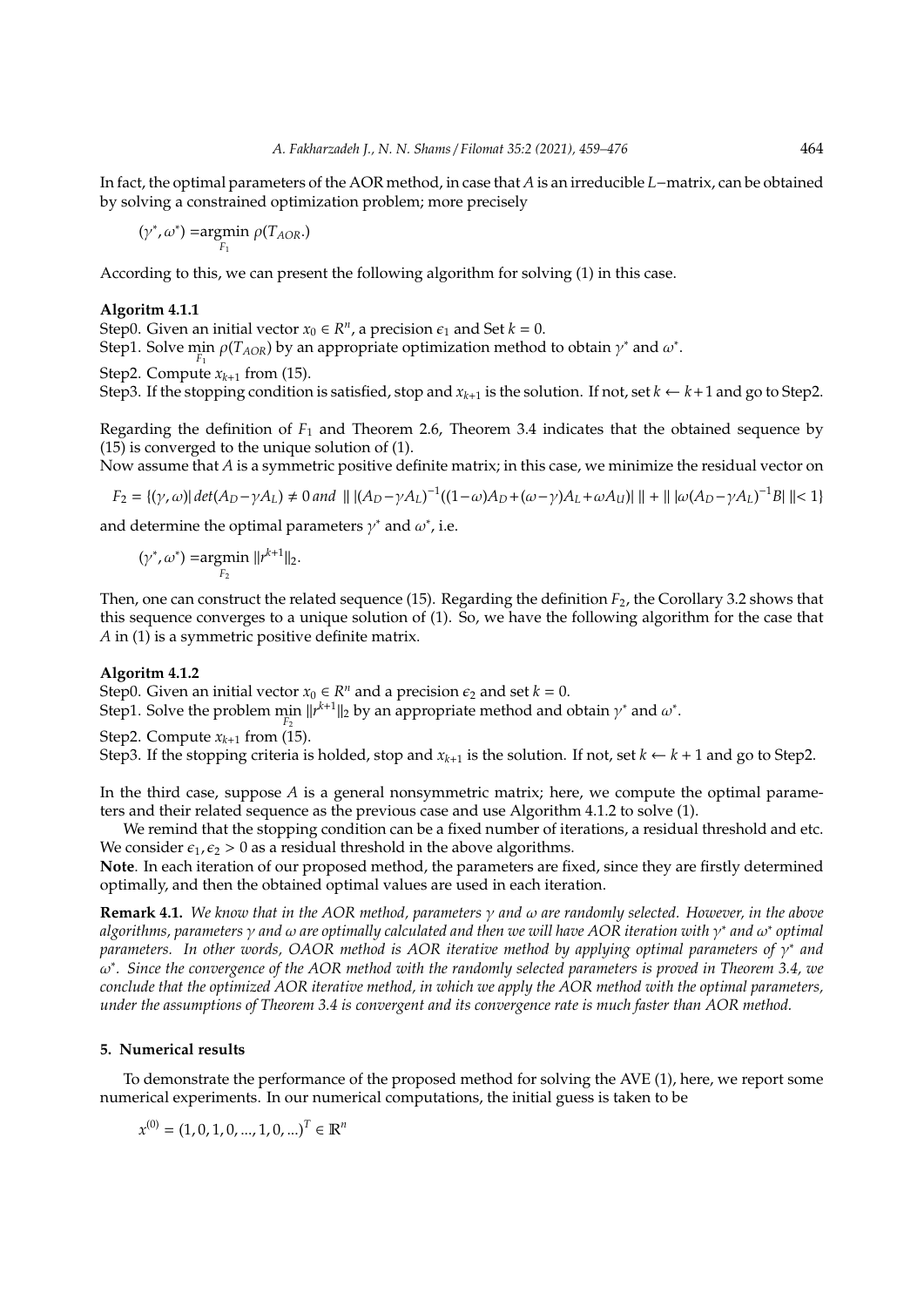and all the iterations are terminated as soon as

$$
\frac{\|Ax^{(k)} - B \mid x^{(k)}\| - b\|_2}{\|b\|_2} \le 10^{-6},
$$

where  $x^{(k)}$  denotes the kth approximate solution [13]. the All numerical procedures have been done by MATLAB R2014a.

As pointed out in [17], if 1 is not an eigenvalue of *M*, then the linear complementarity problem (LCP)

$$
Mz + q \ge 0, \qquad z \ge 0 \quad \text{and} \quad z^T(Mz + q) = 0,
$$

with  $M \in \mathbb{R}^{n \times n}$  and  $q \in \mathbb{R}^n$ , can reduced to the AVE

$$
(M-I)^{-1}(M+I)x-|x|=(M-I)^{-1}q,\\
$$

where

$$
x = \frac{1}{2}((M - I)z + q).
$$

Also recently the equivalence between HLCPs and (1) has been noted in [18]. More precisely, it is shown that if *x* is a solution of the general AVE (1), then the vectors  $z = \max(0, x)$  and  $w = \max(0, -x)$  solve the **HLCP** 

 $(A - B)z - (A + B)w = b; \quad z \ge 0; \quad w \ge 0; \quad z^T w = 0.$ 

Conversely, if (*z*, *w*) solve the HLCP

*Cz* − *Dw* = *b*; *z* ≥ 0; *w* ≥ 0; *z*<sup>*T</sup>w* = 0,</sup>

with  $C, D \in \mathbb{R}^{n \times n}$  and  $z, w, b \in \mathbb{R}^n$ , then  $x = z - w$  solves the general AVE (1) with

$$
A = \frac{1}{2}(C + D) \qquad B = \frac{1}{2}(D - C).
$$

It is necessary to mention we randomly selected the parameters of the not optimized AOR and SOR methods from the interval [0,1]. In this way, each of AOR and SOR methods has been run ten times with random parameters, and then provided a mean of computational times, number of iterations, etc.

We remind that Rohn showed in [26] that if  $\sigma_{max}(|B|) < \sigma_{min}(A)$ , where  $\sigma_{max}$  and  $\sigma_{min}$  denote the maximal and minimal singular values respectively, then for each right-hand side  $b \in \mathbb{R}^n$ , the absolute value equation  $Ax + B|x| = b$  has a unique solution. Accordingly, the absolute value equations given in the following examples have a unique solution.

**Example 5.1.** [11] Consider the AVE (1) with  $B = I$ ,

$$
A = tridiag(-1, 4, -1) \in \mathbb{R}^{n \times n} \quad and \quad b = Az - |z|,
$$

 $where z = (-1, 1, -1, 1, ..., -1, 1)^T \in \mathbb{R}^n$ .

Obviously, A is an irreducible *L*−matrix. In Tables 1-4, the optimal parameters of the AOR iterative method have been calculated using Interior point, SQP, Random search and PSO techniques. Also, the required time (denoted as CPU) to calculate the optimal parameters has been reported. In Tables 5-6, we have also compared  $\rho(T_{OAOR})$  with  $\rho(T_{AOR})$  and  $\rho(T_{SOR})$ . Moreover the OAOR, AOR and SOR methods are compared respect to the number of iterations and CPU times. The numerical results demonstrate that the optimized AOR method has a faster asymptotic rate of convergence compared with the AOR and SOR methods. Moreover, as the tables show, the number of iterations of the OAOR method is remarkably less than that of AOR and SOR.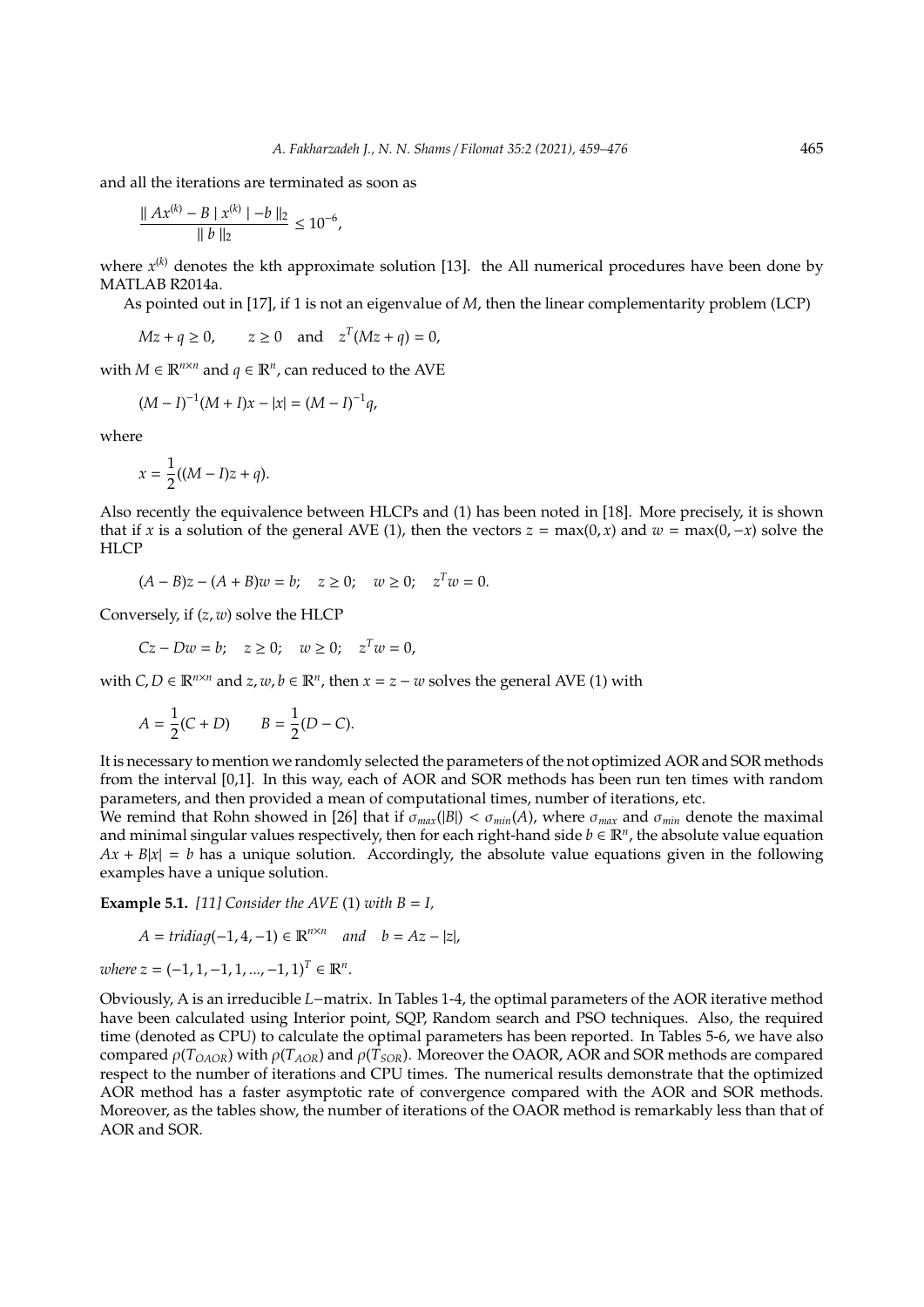| n   | $\omega$ <sup>-</sup> | PU<br>-⊥ |
|-----|-----------------------|----------|
| 25  |                       | 1.9361   |
| 100 |                       | 2.7075   |

400 0.7897 0.9586 15.4577 900 0.4052 0.8746 110.0264 1600 0.6777 0.7644 363.5897

Table 1: Calculating the optimal parameters of AOR method and the required time to calculate them for Example 5.1 by Interior point technique.

Table 2: Calculating the optimal parameters of AOR method and the required time to calculate them for Example 5.1 by SQP technique.

|      |        | $\omega^*$ | CPU      |
|------|--------|------------|----------|
| n    |        |            |          |
| 25   |        | 1          | 1.6665   |
| 100  |        | 1          | 2.2016   |
| 400  |        | 1          | 5.9072   |
| 900  |        |            | 21.9294  |
| 1600 | 0.3063 |            | 732.4196 |

Table 3: Calculating the optimal parameters of AOR method and the required time to calculate them for Example 5.1 by Random search technique.

| n    | $\nu^*$ | $\omega^*$ | <b>CPU</b> |
|------|---------|------------|------------|
| 25   | 0.9749  | 0.9945     | 0.0650     |
| 100  | 0.9732  | 0.9854     | 0.8842     |
| 400  | 0.9476  | 0.9991     | 6.5027     |
| 900  | 0.9419  | 0.9786     | 43.4342    |
| 1600 | 0.9774  | 0.9828     | 153.6666   |

Table 4: Calculating the optimal parameters of AOR method and the required time to calculate them for Example 5.1 by PSO technique.

| n    |        | $\omega^*$ | <b>CPU</b> |
|------|--------|------------|------------|
| 25   |        |            | 0.1472     |
| 100  | 1      |            | 0.9130     |
| 400  |        |            | 2.5802     |
| 900  |        |            | 6.4703     |
| 1600 | 0.9943 | 0.9992     | 23.5622    |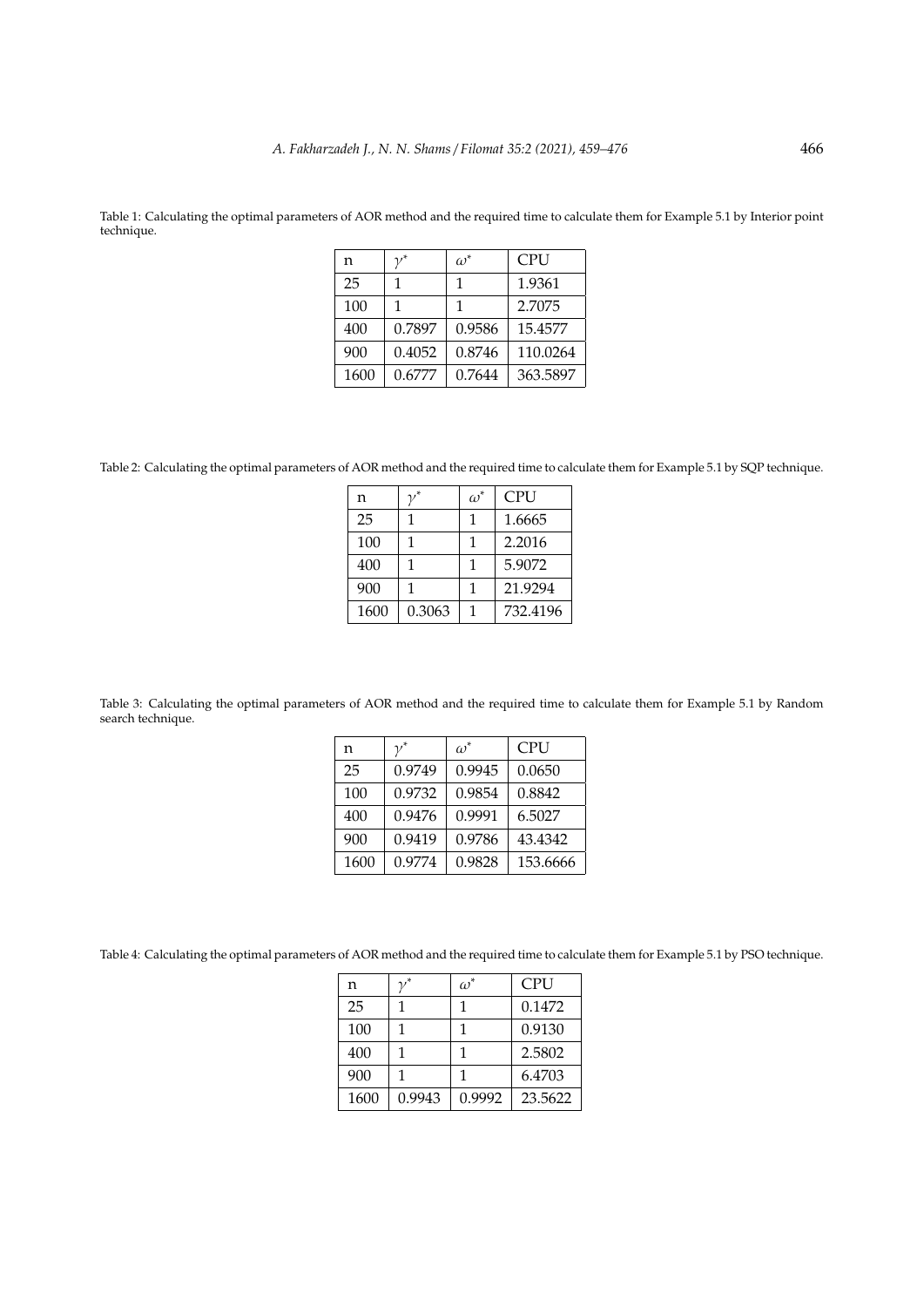| n    | Algorithm      | <b>SOR</b>   | AOR          | <b>OAOR</b> |
|------|----------------|--------------|--------------|-------------|
| 25   | Interior point | 112 (0.0164) | 65 (0.0128)  | 14 (0.0033) |
|      | SQP            |              |              | 14 (0.0032) |
|      | Random search  |              |              | 14 (0.0033) |
|      | PSO            |              |              | 14 (0.0032) |
| 100  | Interior point | 117 (0.0196) | 287 (0.0499) | 14 (0.0035) |
|      | SQP            |              |              | 14 (0.0034) |
|      | Random search  |              |              | 14 (0.0034) |
|      | PSO            |              |              | 14 (0.0033) |
| 400  | Interior point | 98 (0.0258)  | 661 (0.1557) | 16(0.0051)  |
|      | SQP            |              |              | 14 (0.0043) |
|      | Random search  |              |              | 14 (0.0047) |
|      | PSO            |              |              | 14 (0.0044) |
| 900  | Interior point | 295 (0.1186) | 76 (0.0301)  | 21 (0.0092) |
|      | SQP            |              |              | 14 (0.0059) |
|      | Random search  |              |              | 15 (0.0069) |
|      | PSO            |              |              | 14 (0.0059) |
| 1600 | Interior point | 45 (0.0242)  | 66 (0.0430)  | 22 (0.0136) |
|      | SQP            |              |              | 19 (0.0131) |
|      | Random search  |              |              | 14 (0.0104) |
|      | PSO            |              |              | 14 (0.0093) |

Table 5: Comparison results between the number of iterations (CPU-time in seconds) for Example 5.1.

**Example 5.2.** *[1] Assume that m be a prescribed positive integer and n* = *m*<sup>2</sup> *. Consider the LCP(q,M), in which M* ∈  $\mathbb{R}^{n \times n}$  *is given by M* =  $\hat{M}$  + 2*I* and  $q$  ∈  $\mathbb{R}^n$  *is given by*  $q$  =  $-Mz^*$ , where

$$
\hat{\mathbf{M}} = \left( \begin{array}{cccccc} S & -I & 0 & \dots & 0 & 0 \\ -I & S & -I & \dots & 0 & 0 \\ 0 & -I & S & \dots & 0 & 0 \\ \vdots & \vdots & \vdots & \ddots & \vdots & \vdots \\ 0 & 0 & 0 & \dots & S & -I \\ 0 & 0 & 0 & \dots & -I & S \end{array} \right) \in \mathbb{R}^{n \times n},
$$

*with*

$$
\mathbf{S} = \left( \begin{array}{cccccc} 4 & -1 & 0 & \dots & 0 & 0 \\ -1 & 4 & -1 & \dots & 0 & 0 \\ 0 & -1 & 4 & \dots & 0 & 0 \\ \vdots & \vdots & \vdots & \ddots & \vdots & \vdots \\ 0 & 0 & 0 & \dots & 4 & -1 \\ 0 & 0 & 0 & \dots & -1 & 4 \end{array} \right) \in \mathbb{R}^{m \times m},
$$

*and*

 $z^* = (1, 2, 1, 2, ..., 1, 2, ...)$ <sup>T</sup>  $\in \mathbb{R}^n$ .

*It is clear that, A is a symmetric positive definite matrix. In Tables 7-10, the optimal parameters of the AOR iterative method have been calculated by Interior point, SQP, Random search and PSO techniques. Furthermore, the required*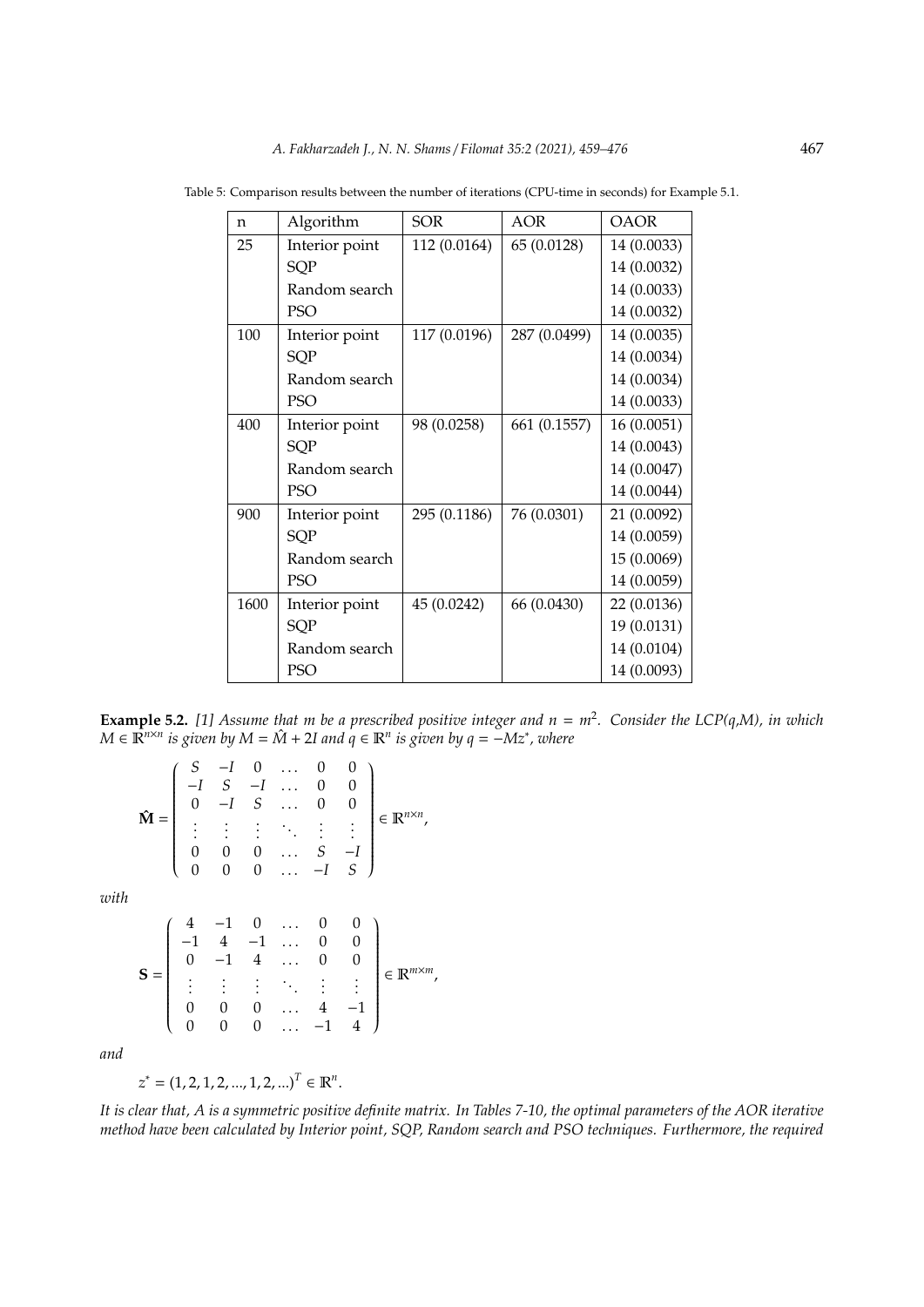| n    | Algorithm      | <b>SOR</b> | AOR    | <b>OAOR</b> |
|------|----------------|------------|--------|-------------|
| 25   | Interior point | 0.8527     | 0.8392 | 0.6503      |
|      | SQP            |            |        | 0.6503      |
|      | Random search  |            |        | 0.6560      |
|      | <b>PSO</b>     |            |        | 0.6503      |
| 100  | Interior point | 0.8724     | 0.9193 | 0.6542      |
|      | <b>SQP</b>     |            |        | 0.6542      |
|      | Random search  |            |        | 0.6633      |
|      | PSO            |            |        | 0.6542      |
| 400  | Interior point | 0.8867     | 0.9157 | 0.6960      |
|      | SQP            |            |        | 0.6548      |
|      | Random search  |            |        | 0.6628      |
|      | PSO            |            |        | 0.6548      |
| 900  | Interior point | 0.8911     | 0.8632 | 0.7559      |
|      | SQP            |            |        | 0.6558      |
|      | Random search  |            |        | 0.6710      |
|      | <b>PSO</b>     |            |        | 0.6558      |
| 1600 | Interior point | 0.8472     | 0.8836 | 0.7672      |
|      | <b>SQP</b>     |            |        | 0.7288      |
|      | Random search  |            |        | 0.6663      |
|      | PSO            |            |        | 0.6571      |

Table 6: Comparison results between spectral radius of  $T_{SOR}$  ,  $T_{AOR}$  and  $T_{OAOR}$  for Example 5.1.

*CPU-time (in second) to calculate the optimal parameters are presented. Comparison results between OAOR, AOR and SOR iterative methods from point of view the 2-norm of the residual vector, the number of iterations and CPU time have been presented for Example 5.2 in Tables 11-12.*

Table 7: Calculating the optimal parameters of AOR method and the required time to calculate them for Example 5.2 by interior point technique.

| n    | $\nu^*$    | $\omega^*$ | <b>CPU</b> |
|------|------------|------------|------------|
| 25   | 1.0121e-6  | 0.5555     | 2.0475     |
| 100  | 6.0634e-7  | 0.5030     | 2.4564     |
| 400  | 2.36587e-7 | 0.4830     | 9.9263     |
| 900  | 1.3112e-7  | 0.47679    | 73.6330    |
| 1600 | 8.8824e-8  | 0.4740     | 402.6275   |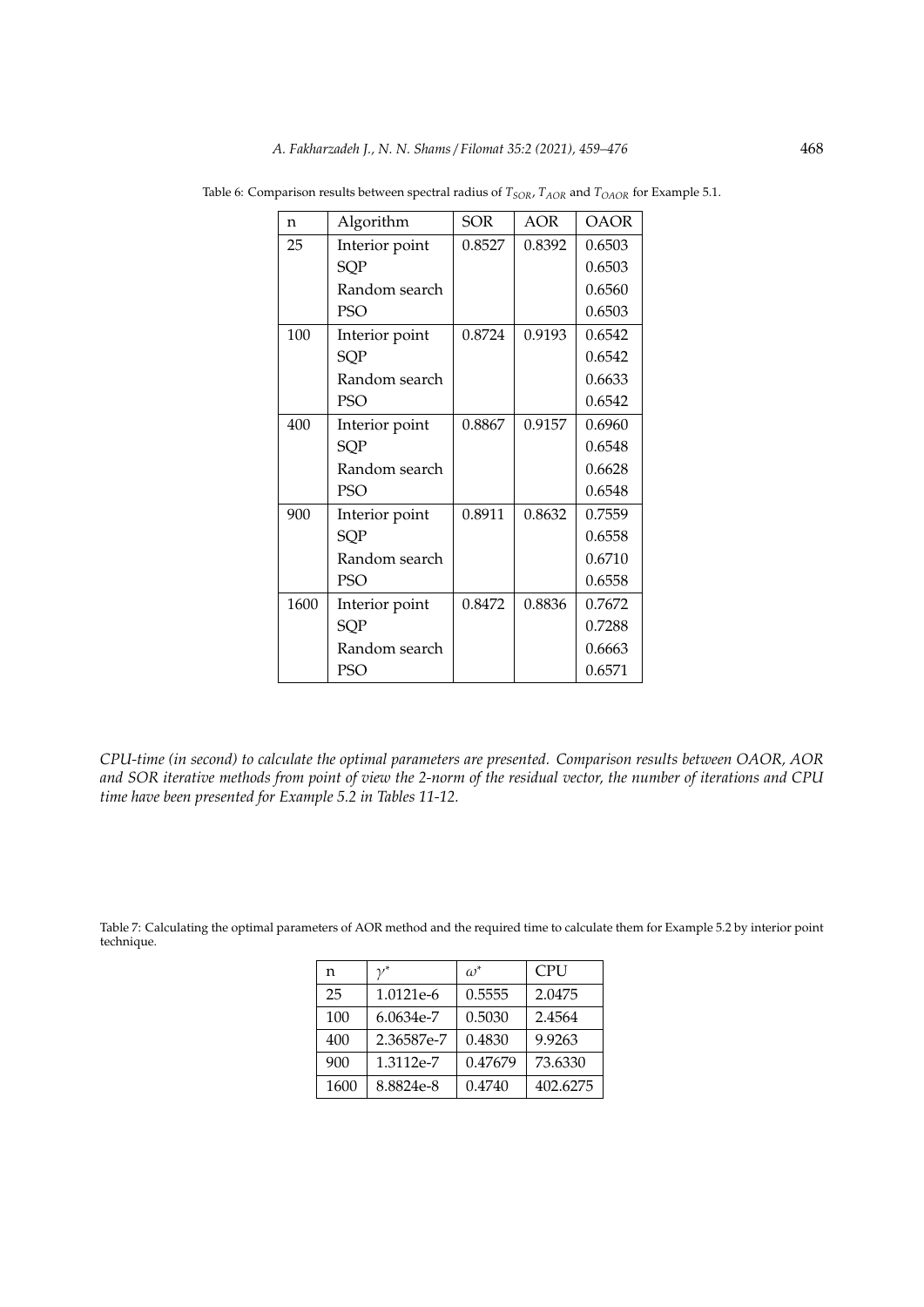| n    |   | $\omega^*$ | CPU      |
|------|---|------------|----------|
| 25   | O | 0.5555     | 2.0701   |
| 100  | O | 0.5030     | 2.0874   |
| 400  | O | 0.4830     | 8.3794   |
| 900  | O | 0.4768     | 82.7319  |
| 1600 | O | 0.4740     | 372.6798 |

Table 8: Calculating the optimal parameters of AOR method and the required time to calculate them for Example 5.2 by SQP technique.

Table 9: Calculating the optimal parameters of AOR method and the required time to calculate them for Example 5.2 by Random search technique.

| n    | $\nu^*$ | $\omega^*$ | <b>CPU</b> |
|------|---------|------------|------------|
| 25   | 0.6869  | 0.7341     | 0.4839     |
| 100  | 0.7772  | 0.7779     | 4.6180     |
| 400  | 0.1207  | 0.5211     | 128.9289   |
| 900  | 0.5892  | 0.8080     | 591.9871   |
| 1600 | 0.4865  | 0.5692     | 1988.6268  |

Table 10: Calculating the optimal parameters of AOR method and the required time to calculate them for Example 5.2 by PSO technique.

| n    | $\nu^*$ | $\omega^*$ | <b>CPU</b> |
|------|---------|------------|------------|
| 25   | 0.001   | 0.5615     | 0.3063     |
| 100  | 0.0047  | 0.5358     | 2.2256     |
| 400  | 0.0043  | 0.5000     | 25.1021    |
| 900  | 0.0095  | 0.5284     | 149.0745   |
| 1600 | 0.0098  | 0.5802     | 672.3024   |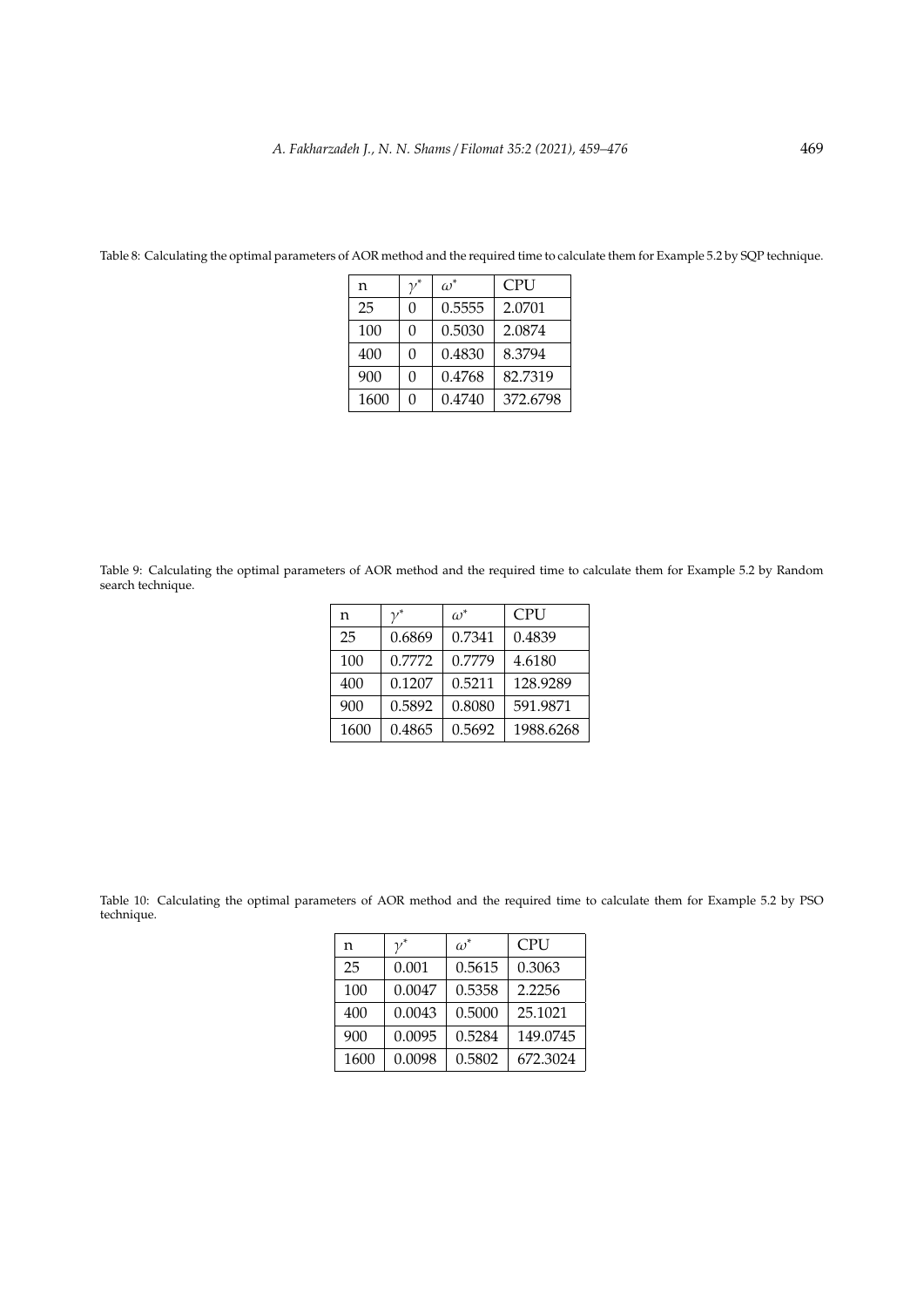| n    | Algorithm      | <b>SOR</b>  | <b>AOR</b>  | <b>OAOR</b> |
|------|----------------|-------------|-------------|-------------|
| 25   | Interior point | 77 (0.0026) | 55 (0.0024) | 9(0.0003)   |
|      | SQP            |             |             | 9(0.0004)   |
|      | Random search  |             |             | 11 (0.0004) |
|      | <b>PSO</b>     |             |             | 9(0.0003)   |
| 100  | Interior point | 41 (0.0112) | 53 (0.0153) | 9(0.0027)   |
|      | SQP            |             |             | 9(0.0026)   |
|      | Random search  |             |             | 15 (0.0044) |
|      | <b>PSO</b>     |             |             | 11 (0.0033) |
| 400  | Interior point | 26 (0.1196) | 35 (0.1699) | 10(0.0513)  |
|      | SQP            |             |             | 10 (0.0514) |
|      | Random search  |             |             | 10 (0.0493) |
|      | <b>PSO</b>     |             |             | 10 (0.0480) |
| 900  | Interior point | 56 (1.1813) | 78 (1.6272) | 10 (0.2767) |
|      | SQP            |             |             | 10 (0.2754) |
|      | Random search  |             |             | 31 (0.7821) |
|      | <b>PSO</b>     |             |             | 14 (0.3302) |
| 1600 | Interior point | 41 (3.0222) | 36 (2.2962) | 10 (0.6766) |
|      | SQP            |             |             | 10 (0.6715) |
|      | Random search  |             |             | 8 (0.5372)  |
|      | <b>PSO</b>     |             |             | 21 (1.3737) |

Table 11: Comparison results between the number of iterations (CPU-time in seconds) for Example 5.2.

**Example 5.3.** [1] Assume that m be a prescribed positive integer and  $n = m^2$ . Consider the LCP(q,M), in which *M* ∈  $\mathbb{R}^{n \times n}$  *is given by M* =  $\hat{M}$  + 2*I* and  $q$  ∈  $\mathbb{R}^n$  *is given by*  $q$  =  $-Mz^*$ , where

$$
\hat{\mathbf{M}} = \left( \begin{array}{ccccc} S & -0.5I & 0 & \dots & 0 & 0 \\ -1.5I & S & -0.5I & \dots & 0 & 0 \\ 0 & -1.5I & S & \dots & 0 & 0 \\ \vdots & \vdots & \vdots & \ddots & \vdots & \vdots \\ 0 & 0 & 0 & \dots & S & -0.5I \\ 0 & 0 & 0 & \dots & -1.5I & S \end{array} \right) \in \mathbb{R}^{n \times n},
$$

*with*

$$
\mathbf{S} = \left( \begin{array}{cccccc} 4 & -0.5 & 0 & \dots & 0 & 0 \\ -1.5 & 4 & -0.5 & \dots & 0 & 0 \\ 0 & -1.5 & 4 & \dots & 0 & 0 \\ \vdots & \vdots & \vdots & \ddots & \vdots & \vdots \\ 0 & 0 & 0 & \dots & 4 & -0.5 \\ 0 & 0 & 0 & \dots & -1.5 & 4 \end{array} \right) \in \mathbb{R}^{m \times m},
$$

*and*

$$
z^* = (1, 2, 1, 2, ..., 1, 2, ...)^{T} \in \mathbb{R}^{n}.
$$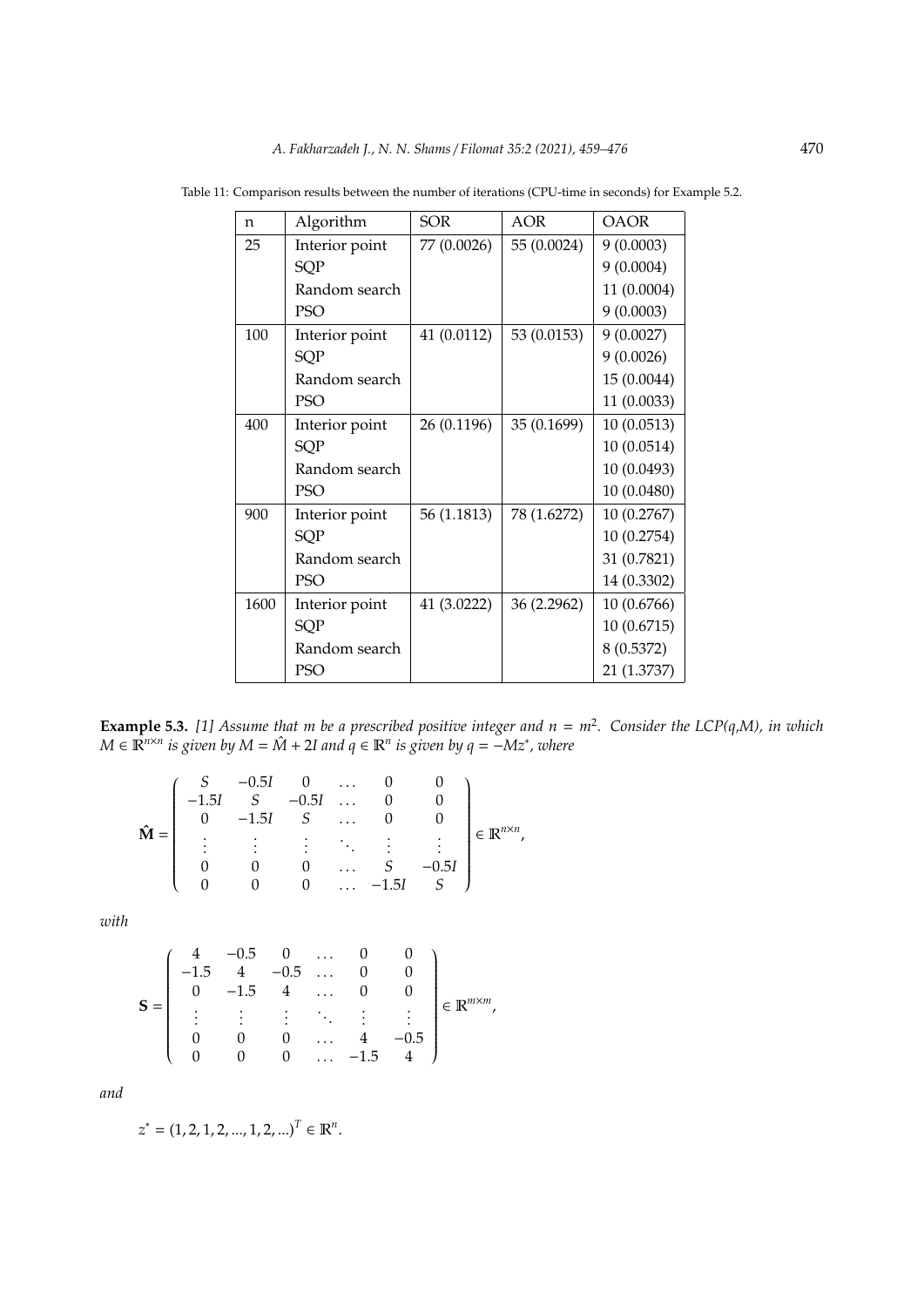| n    | Algorithm      | SOR       | AOR       | OAOR      |
|------|----------------|-----------|-----------|-----------|
| 25   | Interior point | 9.407e-05 | 8.250e-05 | 3.185e-06 |
|      | SQP            |           |           | 3.185e-06 |
|      | Random search  |           |           | 6.297e-06 |
|      | <b>PSO</b>     |           |           | 2.514e-06 |
| 100  | Interior point | 2.104e-04 | 2.067e-04 | 2.352e-05 |
|      | SQP            |           |           | 2.352e-05 |
|      | Random search  |           |           | 1.401e-05 |
|      | PSO            |           |           | 2.337e-05 |
| 400  | Interior point | 3.927e-04 | 4.547e-04 | 3.505e-05 |
|      | <b>SQP</b>     |           |           | 3.505e-05 |
|      | Random search  |           |           | 2.039e-05 |
|      | PSO            |           |           | 5.206e-05 |
| 900  | Interior point | 6.491e-04 | 7.408e-04 | 7.599e-05 |
|      | SQP            |           |           | 7.595e-05 |
|      | Random search  |           |           | 5.927e-05 |
|      | <b>PSO</b>     |           |           | 4.619e-05 |
| 1600 | Interior point | 9.006e-04 | 8.849e-04 | 1.188e-04 |
|      | SQP            |           |           | 1.188e-04 |
|      | Random search  |           |           | 1.023e-04 |
|      | PSO            |           |           | 8.378e-05 |

Table 12: Comparison results between 2-norm of the residual vector for Example 5.2.

Evidently, *A* is a nonsymmetric matrix. The optimal parameters of the AOR iterative method and the required time to calculate them have been reported in Tables 13-16. In Tables 17-18, some iterative results are presented in order to illustrate the convergence behavior of the SOR, AOR and OAOR methods for Example 5.3. As the numerical results show, the OAOR method requires less iteration steps than SOR and AOR methods. According to the numerical results in Tables 1-18, the OAOR method is more powerful and efficient than the SOR and AOR methods.

Table 13: Calculating the optimal parameters of AOR method and the required time to calculate them for Example 5.3 by interior point technique.

| n    | $\nu^*$   | $\omega^*$ | <b>CPU</b> |
|------|-----------|------------|------------|
| 25   | 1.6435e-7 | 0.5671     | 1.6444     |
| 100  | 5.1024e-6 | 0.4988     | 1.6665     |
| 400  | 8.5831e-8 | 0.4740     | 9.3217     |
| 900  | 1.4216e-5 | 0.4666     | 62.8804    |
| 1600 | 3.9918e-9 | 0.4633     | 333.3669   |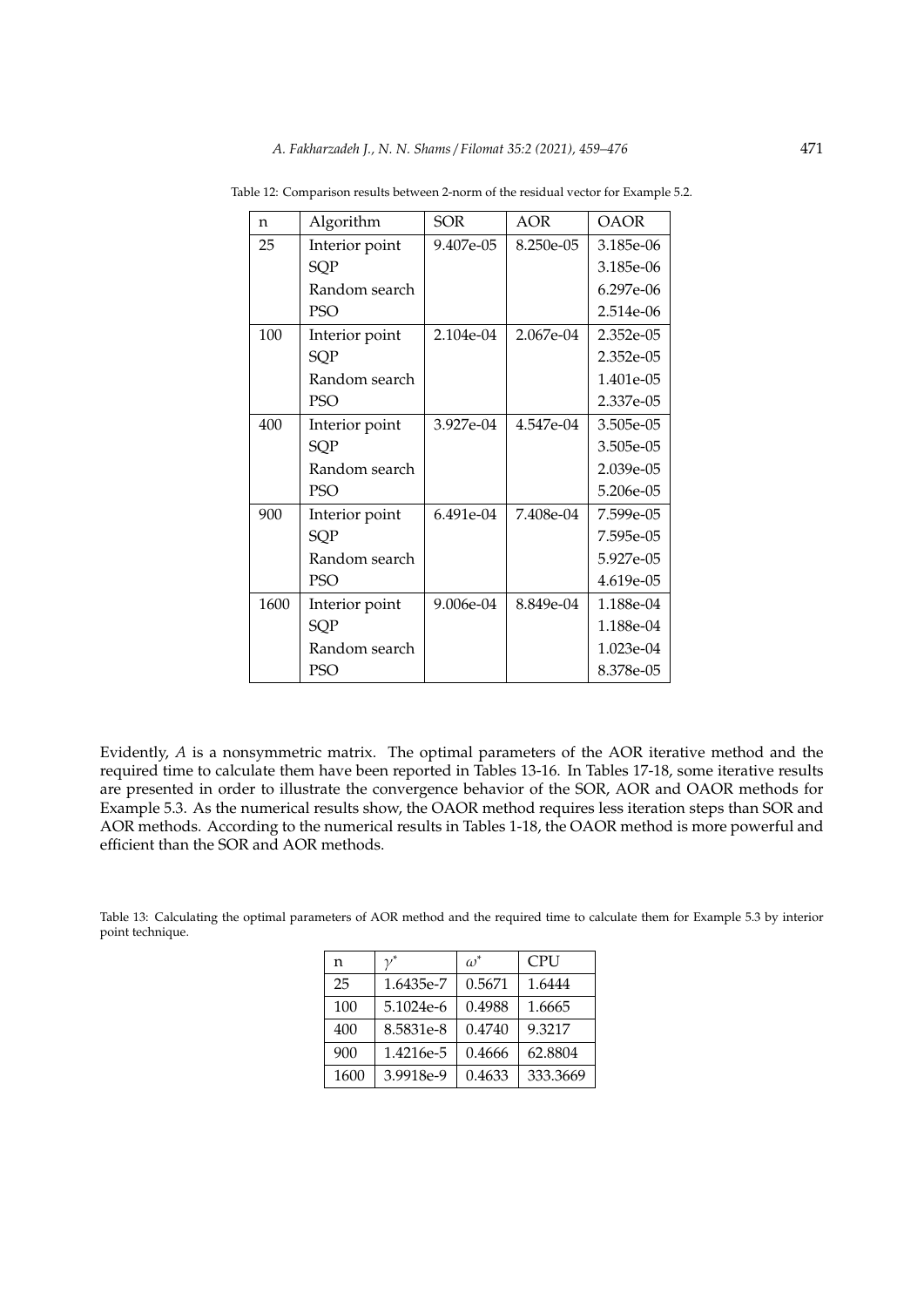| n    | $\nu^*$ | $\omega^*$ | <b>CPU</b> |
|------|---------|------------|------------|
| 25   | 0       | 0.5671     | 1.7301     |
| 100  | O       | 0.4988     | 1.9328     |
| 400  | O       | 0.4740     | 6.3138     |
| 900  | O       | 0.4665     | 46.2533    |
| 1600 | O       | 0.4633     | 305.4300   |

Table 14: Calculating the optimal parameters of AOR method and the required time to calculate them for Example 5.3 by SQP technique.

Table 15: Calculating the optimal parameters of AOR method and the required time to calculate them for Example 5.3 by Random search technique.

| n    | $\nu^*$ | $\omega^*$ | <b>CPU</b> |
|------|---------|------------|------------|
| 25   | 0.00340 | 0.4340     | 0.4523     |
| 100  | 0.0029  | 0.4759     | 3.1995     |
| 400  | 0.0038  | 0.5283     | 72.5528    |
| 900  | 0.0046  | 0.5028     | 299.8855   |
| 1600 | 0.0027  | 0.4892     | 455.0418   |

Table 16: Calculating the optimal parameters of AOR method and the required time to calculate them for Example 5.3 by PSO technique.

| n    | $\nu^*$          | $\omega^*$ | <b>CPU</b> |
|------|------------------|------------|------------|
| 25   | 8.59e-6          | 0.5834     | 0.3997     |
| 100  | 0.5231<br>$2e-6$ |            | 2.6300     |
| 400  |                  | 0.5029     | 10.3744    |
| 900  | 6.53e-6          | 0.5317     | 57.8127    |
| 1600 | 6.79e-6          | 0.5540     | 401.9900   |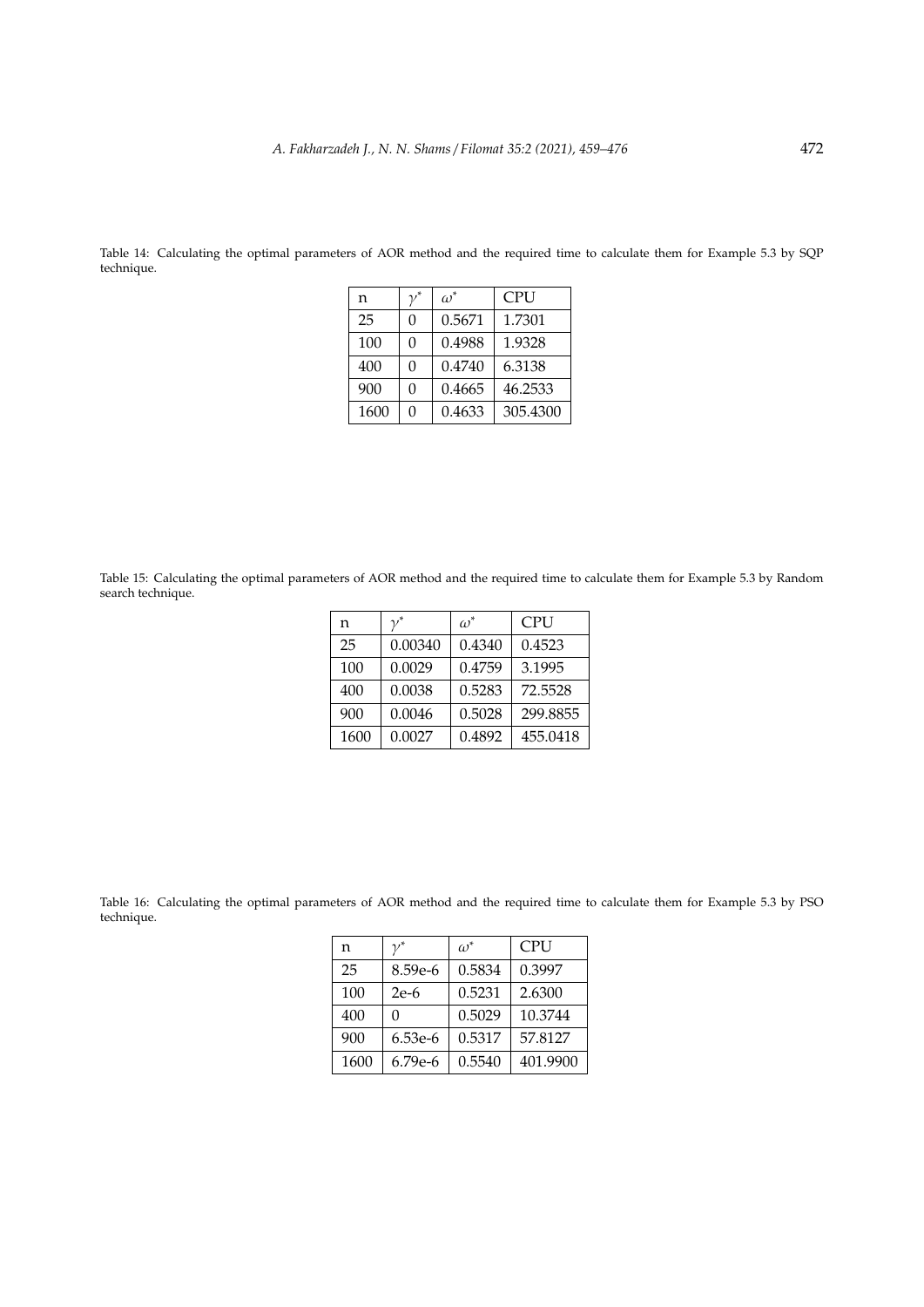| n    | Algorithm      | <b>SOR</b>    | AOR          | <b>OAOR</b> |
|------|----------------|---------------|--------------|-------------|
| 25   | Interior point | 44 (0.0015)   | 35 (0.0012)  | 9(0.0004)   |
|      | SQP            |               |              | 9(0.0003)   |
|      | Random search  |               |              | 13 (0.0005) |
|      | <b>PSO</b>     |               |              | 9(0.0003)   |
| 100  | Interior point | 1559 (0.3771) | 29 (0.0068)  | 9(0.0020)   |
|      | SQP            |               |              | 9(0.0020)   |
|      | Random search  |               |              | 10 (0.0022) |
|      | <b>PSO</b>     |               |              | 9(0.0020)   |
| 400  | Interior point | 65 (0.3680)   | 27 (0.1417)  | 10 (0.0487) |
|      | SQP            |               |              | 10 (0.0486) |
|      | Random search  |               |              | 11 (0.0547) |
|      | <b>PSO</b>     |               |              | 9(0.0432)   |
| 900  | Interior point | 41 (0.9875)   | 42 (1.0550)  | 10 (0.2684) |
|      | SQP            |               |              | 10 (0.2462) |
|      | Random search  |               |              | 11(0.2565)  |
|      | <b>PSO</b>     |               |              | 14 (0.3717) |
| 1600 | Interior point | 34 (2.1661)   | 105 (7.7605) | 11 (0.8246) |
|      | <b>SQP</b>     |               |              | 11 (0.8343) |
|      | Random search  |               |              | 11 (0.8235) |
|      | <b>PSO</b>     |               |              | 18 (1.4669) |

Table 17: Comparison results between the number of iterations (CPU-time in seconds) for Example 5.3.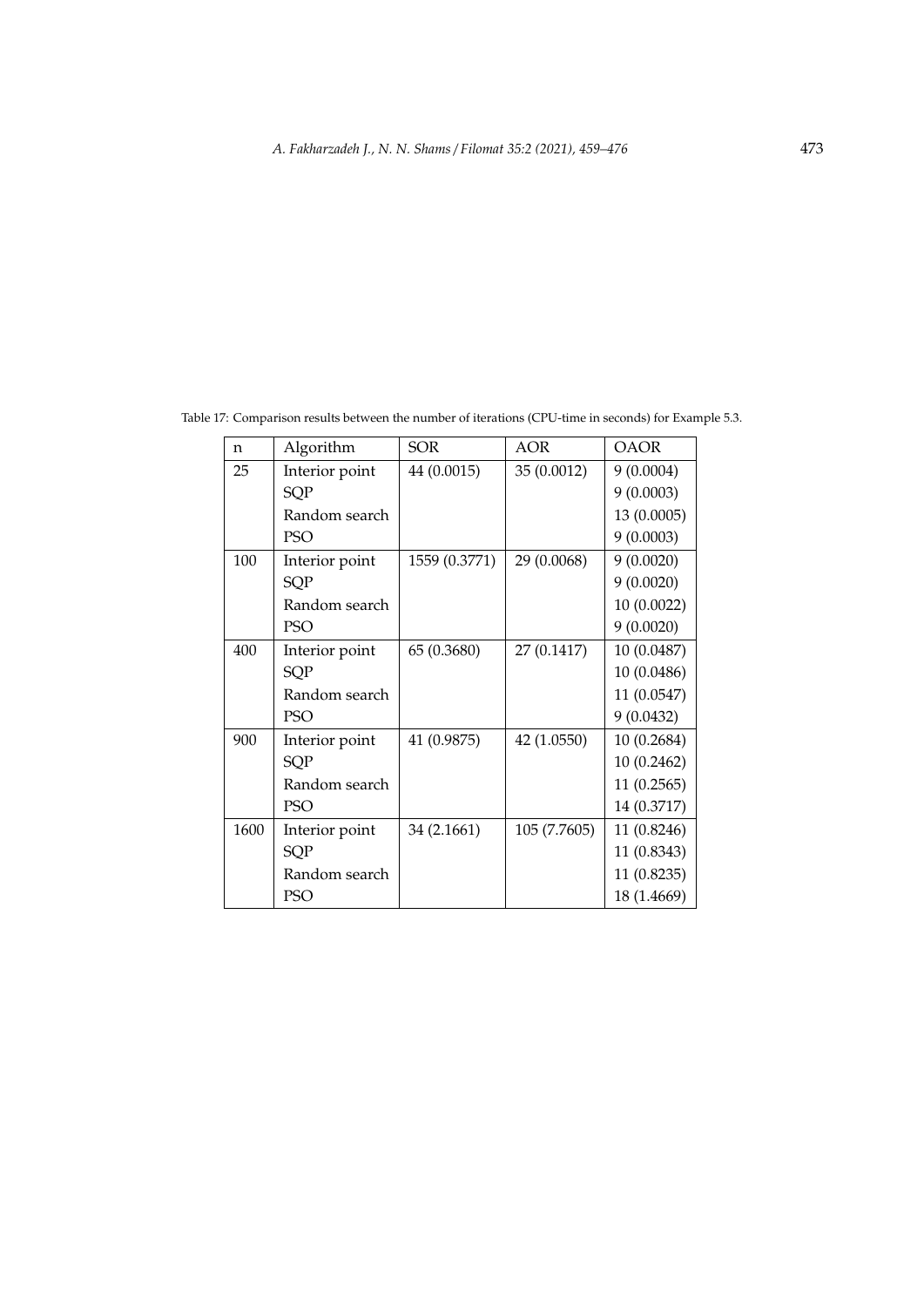| $\mathbf n$ | Algorithm      | <b>SOR</b> | <b>AOR</b> | <b>OAOR</b> |
|-------------|----------------|------------|------------|-------------|
| 25          | Interior point | 8.847e-05  | 9.488e-05  | 3.289e-06   |
|             | SQP            |            |            | 3.289e-06   |
|             | Random search  |            |            | 1.192e-05   |
|             | PSO            |            |            | 8.015e-06   |
| 100         | Interior point | 1.570e-04  | 1.961e-04  | 2.182e-05   |
|             | <b>SQP</b>     |            |            | 2.182e-05   |
|             | Random search  |            |            | 1.874e-05   |
|             | <b>PSO</b>     |            |            | 1.645e-05   |
| 400         | Interior point | 4.016e-04  | 3.693e-04  | 3.592e-05   |
|             | <b>SQP</b>     |            |            | 3.592e-05   |
|             | Random search  |            |            | 4.376e-05   |
|             | <b>PSO</b>     |            |            | 5.298e-05   |
| 900         | Interior point | 5.984e-04  | 5.671e-04  | 7.805e-05   |
|             | <b>SQP</b>     |            |            | 7.850e-05   |
|             | Random search  |            |            | 4.148e-05   |
|             | <b>PSO</b>     |            |            | 5.092e-05   |
| 1600        | Interior point | 8.457e-05  | 8.853e-05  | $2.999e-05$ |
|             | <b>SQP</b>     |            |            | 2.997e-05   |
|             | Random search  |            |            | 3.846e-05   |
|             | PSO            |            |            | 7.086e-05   |

Table 18: Comparison results between 2-norm of the residual vector for Example 5.3.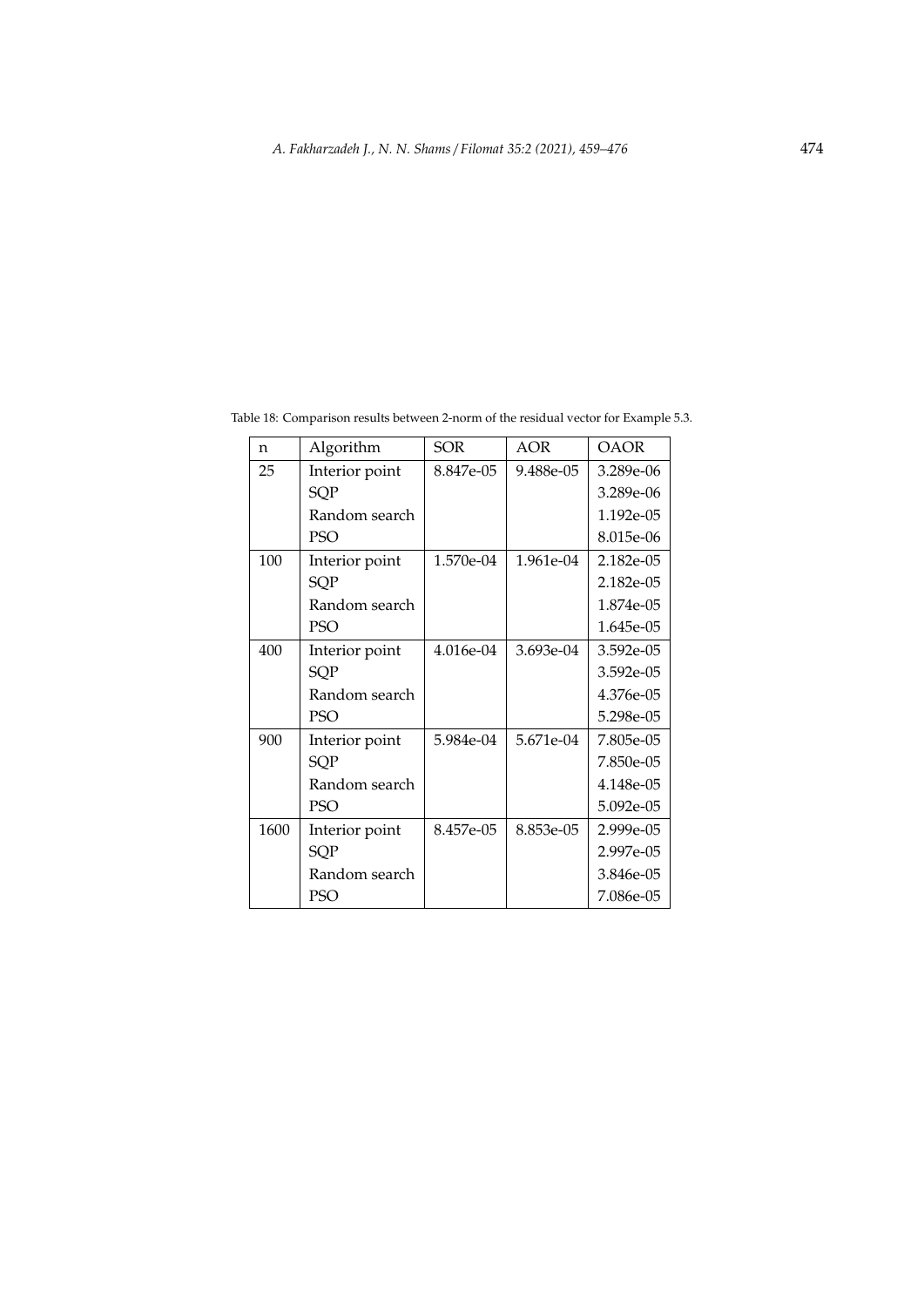## **6. Conclusion**

In this paper, we presented the way of finding the optimal parameters of AOR method to improve convergence rate by suitable optimization techniques and the optimized method called OAOR method. We shown that how this new iterative method works and moreover, its convergence is also guaranteed. Besides, the effectiveness of OAOR method have been demonstrated through different cases of numerical experiments come out from literatures. As it is seen from the obtained results, the proposed method has been succeeded in improving the convergence rate compared with the classical SOR and AOR methods. Also, the number of iterations and the spectral radius (or 2-norm residual vector) of the optimized AOR method for different size (dimension) are remarkably better. Moreover, one can conclude that among the mentioned optimization algorithms, generally, the SQP and PSO algorithms have better performance for calculating the optimal parameters.

## **Acknowledgments**

The authors would like to express their sincere thanks to anonymous referees for their useful comments which improved the quality of paper. The authors are also grateful to Professor Marko Petkovic for managing the review process.

## **References**

- [1] Z. Z. Bai, Modulus-based matrix splitting iteration methods for linear complementarity problems, Numer Linear Algebr Appl 17 (2010) 917–933.
- [2] Z. Z. Bai, G. H. Golub, MK. Ng, Hermitian and skew-Hermitian splitting methods for non-Hermitian positive definite linear systems, SIAM J Matrix Anal Appl 24 (2003) 603–626.
- [3] A. Berman, R. J. Plemons, Nonnegative matrices in the mathematics sciences, Philadelphia, SIAM.
- [4] L. Caccetta, B. Qu, G. L. Zhou, A globally and quadratically convergent method for absolute value equations, Comput Optim Appl 48 (2011) 45–58.
- [5] S. J. Chung, NP-completeness of the linear complementarity problem, J Optim Theory Appl 60 (1989) 393–399.
- [6] R. W. Cottle, G. B. Dantzig, Complementary pivot theory of mathematical programming, Linear Algebra Appl 1 (1968) 103–125.
- [7] R. W. Cottle, J. S. Pang, R. E. Stone, The linear complementarity problem, Academic Press, New York, 1992. [8] A. Fakharzadeh J., Z. Rafiei, Best minimizing algorithm for shape-measure method, The Journal of Mathematics and Computer Science 5 no. 3 (2012) 176–184.
- [9] A. Fakharzadeh J., M. Goodarzi, M. K. Jahromi, On efficiency of some meta-huristic optimization algorithm in shapemeasure method, The First National Conference on Meta-Heuristic Algorithms and Their Applications in Engineering and Science; 7-8 August 2014; Pardisan High Education Institute, Feridonkenar, Iran.
- [10] S. L. Hu, Z. H. Huang, Q. Zhang, A generalized Newton method for absolute value equations associated with second order cones, J Comput Appl Math 235 (2011) 1490–1501.
- [11] Y. F. Ke, C. F. Ma, SOR-like iteration method for solving absolute value equations, Applied Mathematics and Computation 311 (2017) 195–202.
- [12] S. Ketabchi, H. Moosaei, An efficient method for optimal correcting of absolute value equations by minimal changes in the right hand side, J Comput Appl Math 64 (2012) 1882–1885.
- [13] C. X. Li, A preconditioned AOR iterative method for the absolute value equations, Int J Comput Methods 14 (2016).
- [14] O. L. Mangasarian, Absolute value equations via concave minimization, Optim Lett 1 (2007) 1–8.
- [15] O. L. Mangasarian, Absolute value programming, Comput Optim Appl 36 (2007) 43–53.
- [16] O. L. Mangasarian, A generalized Newton method for absolute value equations, Optim Lett 3 (2009) 101–108.
- [17] O. L. Mangasarian, R. R. Meyer, Absolute value equations, Linear Algebr Appl 419 (2006) 359–367.
- [18] F. Mezzadri, On the solution of general absolute value equations, Applied Mathematics Letters 107 (2020).
- [19] J. Nocedal, S. J. Wright, Numerical Optimization, Springer, 1999.
- [20] M. A. Noor, J. Iqbal, K. I. Noor, E. A1-Said, On an iterative method for solving absolute value equations, Optim Lett 6 (2012) 1027–1033.
- [21] M. A. Noor, J. Iqbal, E. A1-Said, Residual iterative method for solving absolute value equations, Abstr Appl Anal 2012.
- [22] O. Prokopyev, On equivalent reformulations for absolute value equations, Comput Optim Appl 44 no. 3 (2009) 363–372.
- [23] Z. Qingqing,H. Xingshi and S. Na, Convergence Analysis and Parameter Select on PSO, Second International Symposium on Information Science and Engineering, (2009).
- [24] J. Rohn, Systems of linear interval equations, Linear Algebra Appl 126 (1989) 39–78.
- [25] J. Rohn, An algorithm for solving the absolute value equations, Electron J Linear Algebra 18 (2009) 589–599.
- [26] J. Rohn, On unique solvability of the absolute value equation, Electron Optim Lett 3 (2009) 603–609.
- [27] J. Rohn, An algorithm for solving the absolute value equations, An improvement, Technical Report 1063, Institute of Computer Science, Academy of Sciences of the Czech Republic, Prague 2010.